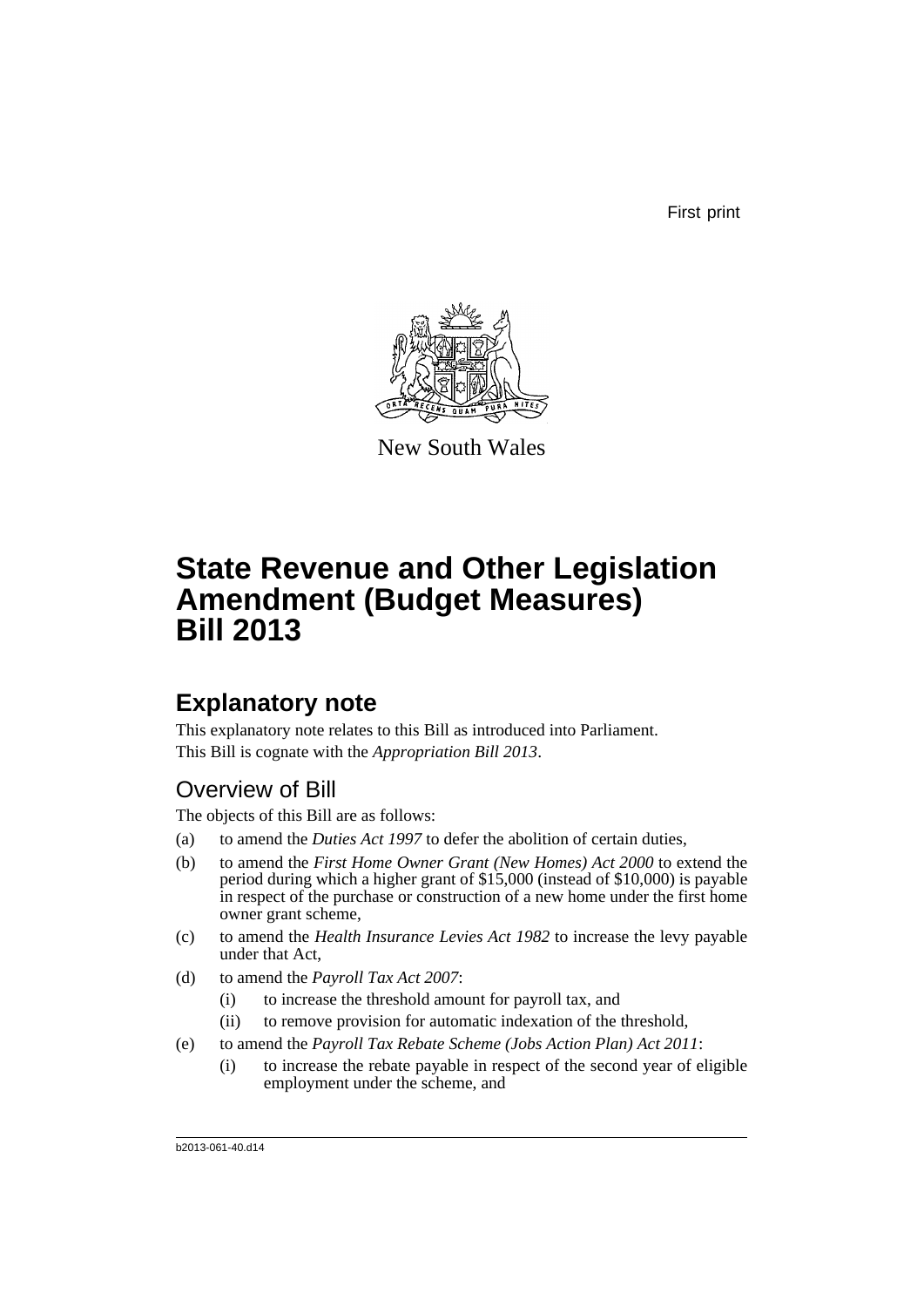Explanatory note

- (ii) to provide for the closure of the scheme on 30 June 2015, and
- (iii) to remove a requirement that the rebate be repaid in certain circumstances,
- (f) to amend the *Protection of the Environment Administration Act 1991* to establish an Environment Protection Authority Fund for regulatory and enforcement fees and charges payable to the EPA and to enable the money to be used by the EPA without further appropriation.

## Outline of provisions

**Clause 1** sets out the name (also called the short title) of the proposed Act.

**Clause 2** provides for the commencement of the proposed Act.

**Clause 3** provides that explanatory notes in the Schedules do not form part of the proposed Act.

**Schedules 1–6** make the amendments outlined in the Overview and other miscellaneous amendments. The amendments are explained in more detail in the explanatory notes set out in the Schedules.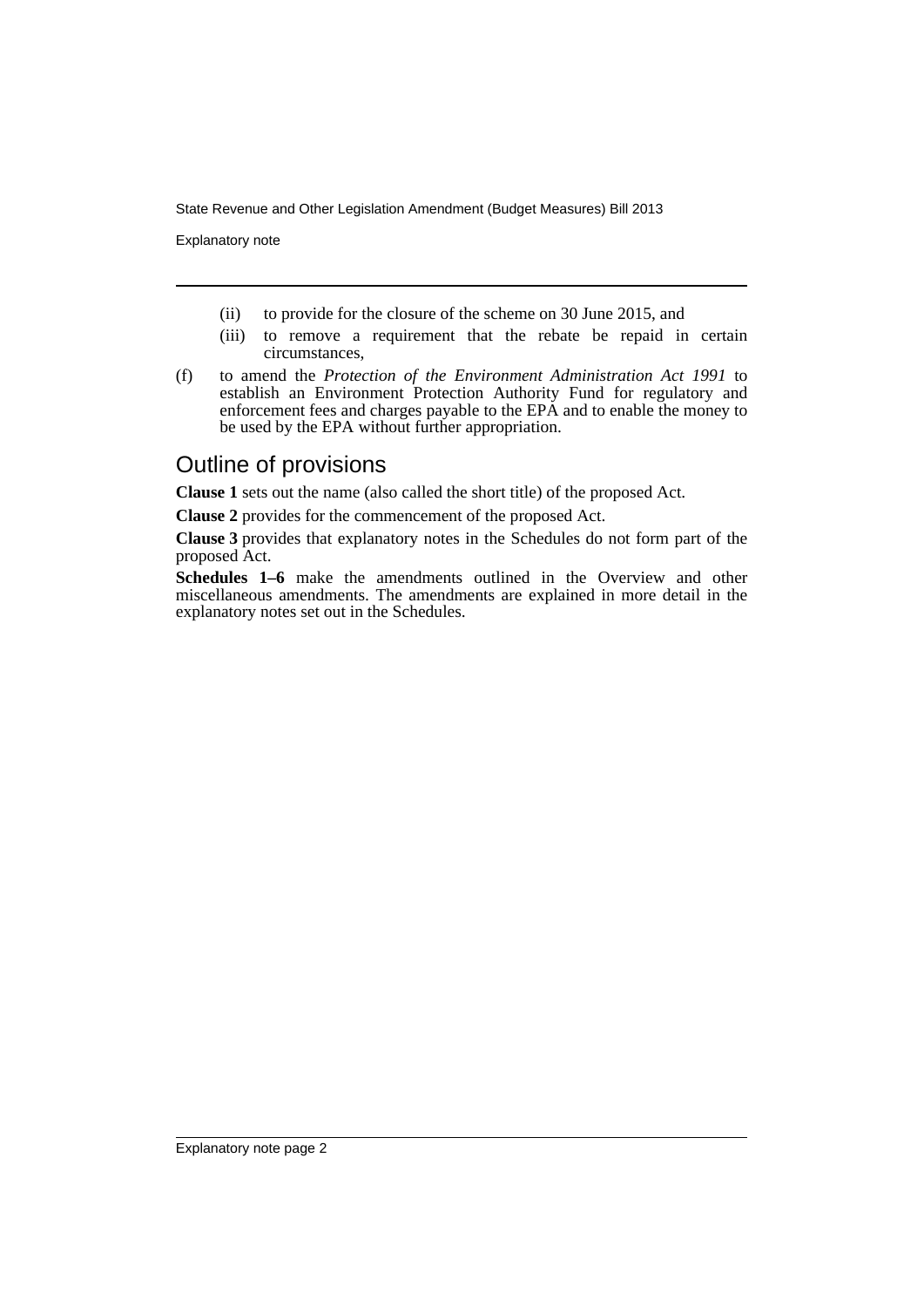First print



New South Wales

## **State Revenue and Other Legislation Amendment (Budget Measures) Bill 2013**

## **Contents**

|            |                                                      | Page |
|------------|------------------------------------------------------|------|
| 1          | Name of Act                                          | 2    |
| 2          | Commencement                                         | 2    |
| 3          | <b>Explanatory notes</b>                             | 2    |
| Schedule 1 | Amendment of Duties Act 1997 No 123                  | 3    |
| Schedule 2 | Amendment of First Home Owner Grant (New Homes)      |      |
|            | Act 2000 No 21                                       | 10   |
| Schedule 3 | Amendment of Health Insurance Levies Act 1982 No 159 | 11   |
| Schedule 4 | Amendment of Payroll Tax Act 2007 No 21              | 13   |
| Schedule 5 | Amendment of Payroll Tax Rebate Scheme (Jobs Action  |      |
|            | Plan) Act 2011 No 19                                 | 14   |
| Schedule 6 | Amendment of Protection of the Environment           |      |
|            | Administration Act 1991 No 60                        | 18   |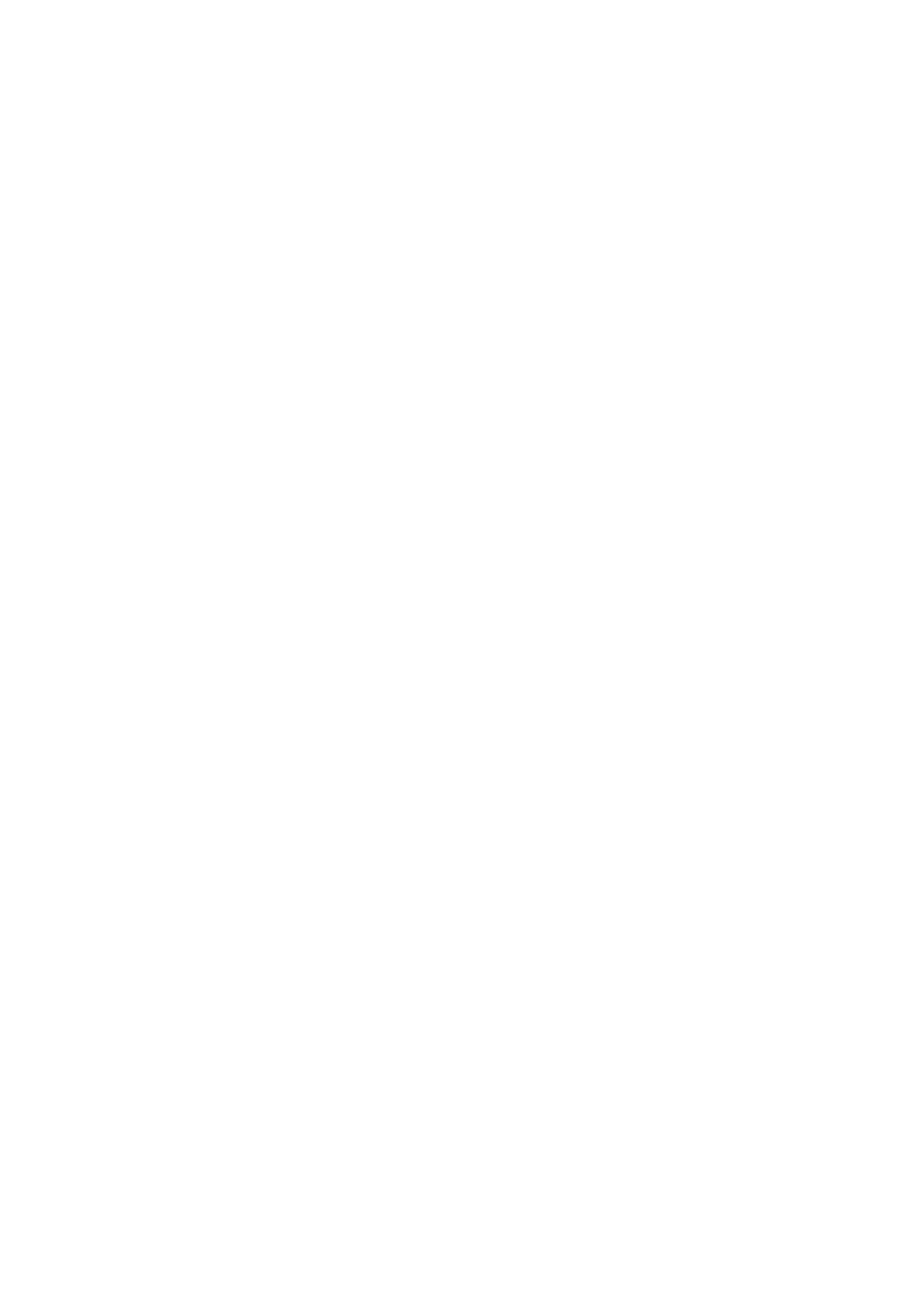

New South Wales

# **State Revenue and Other Legislation Amendment (Budget Measures) Bill 2013**

No , 2013

### **A Bill for**

An Act to make miscellaneous amendments to certain State revenue and other legislation in connection with the Budget for the year 2013–2014; and for other purposes.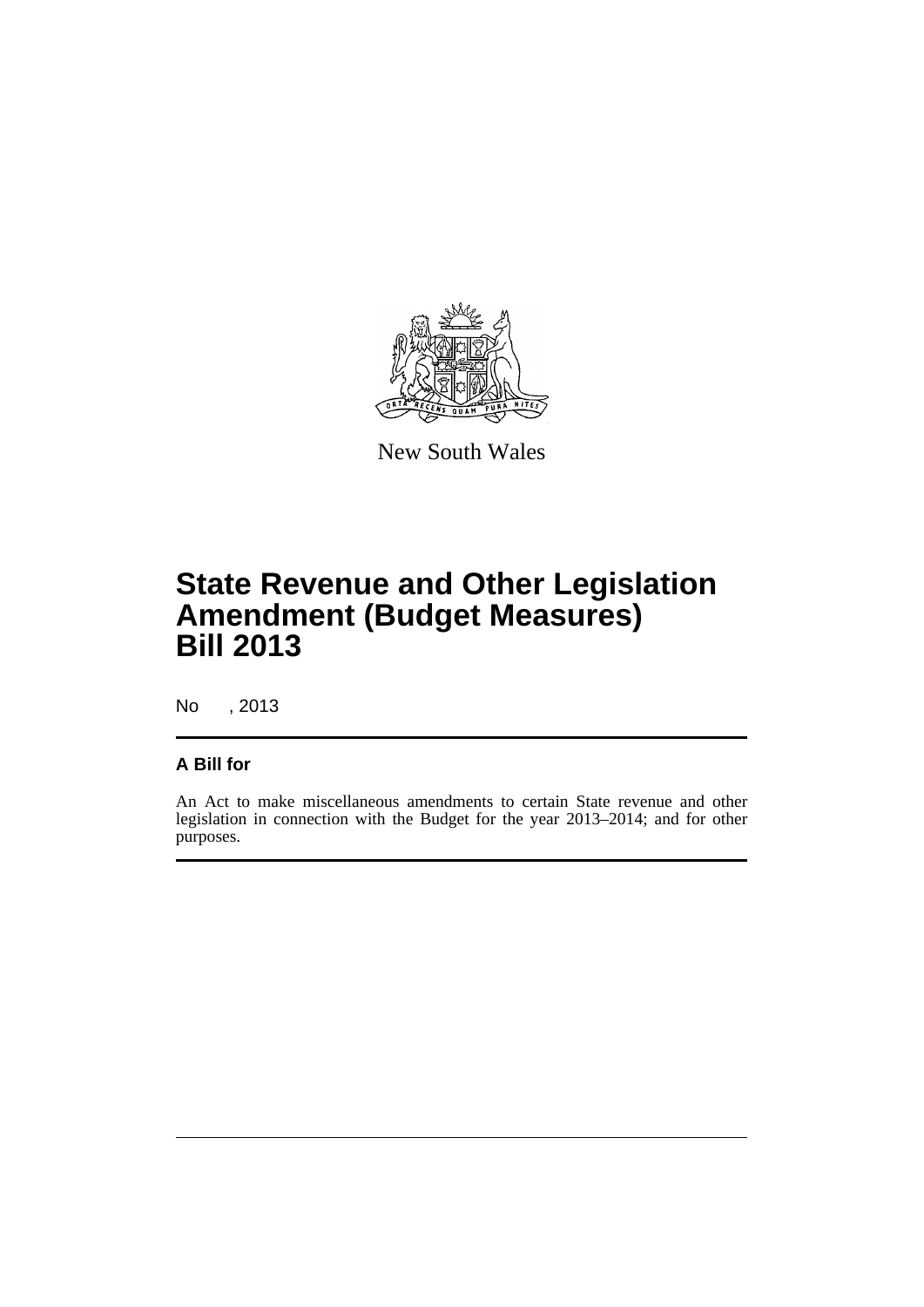<span id="page-5-2"></span><span id="page-5-1"></span><span id="page-5-0"></span>

|   |     | The Legislature of New South Wales enacts:                                                                                                                                                                                                                      |                     |
|---|-----|-----------------------------------------------------------------------------------------------------------------------------------------------------------------------------------------------------------------------------------------------------------------|---------------------|
| 1 |     | <b>Name of Act</b>                                                                                                                                                                                                                                              | 2                   |
|   |     | This Act is the State Revenue and Other Legislation Amendment<br>(Budget Measures) Act 2013.                                                                                                                                                                    | 3<br>4              |
| 2 |     | <b>Commencement</b>                                                                                                                                                                                                                                             | 5                   |
|   | (1) | This Act commences on the date of assent to this Act, subject to<br>subsection $(2)$ .                                                                                                                                                                          | 6<br>$\overline{7}$ |
|   | (2) | The amendments made by the Schedules to this Act commence on the<br>day or days specified in those Schedules in relation to the amendments<br>concerned. If a commencement date is not specified, the amendments<br>commence on the date of assent to this Act. | 8<br>9<br>10<br>11  |
| 3 |     | <b>Explanatory notes</b>                                                                                                                                                                                                                                        | 12                  |
|   |     | The matter appearing under the heading "Explanatory note" in any of<br>the Schedules to this Act does not form part of this Act.                                                                                                                                | 13<br>14            |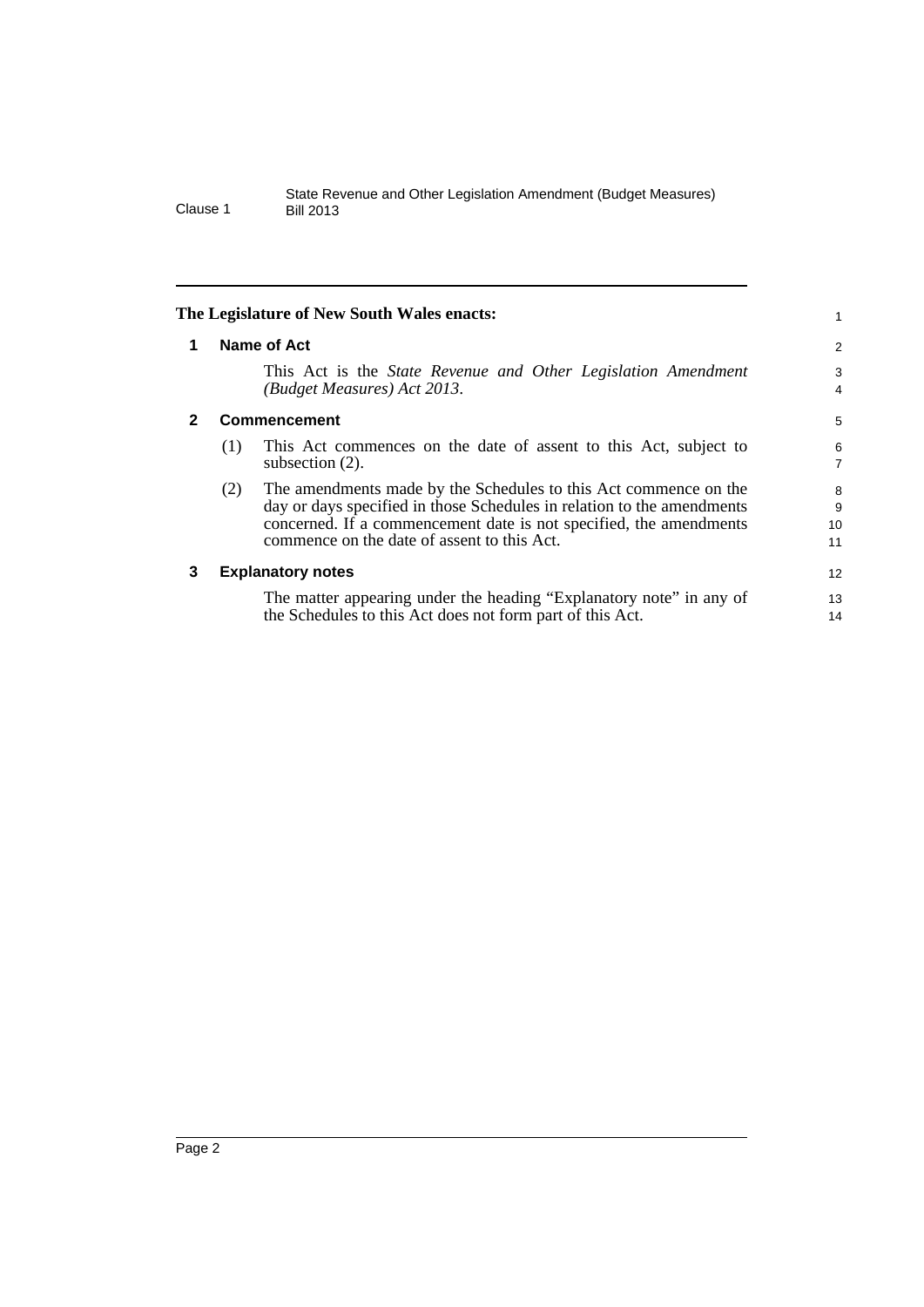Amendment of Duties Act 1997 No 123 Schedule 1

<span id="page-6-0"></span>

|       | <b>Schedule 1</b> |                    | <b>Amendment of Duties Act 1997 No 123</b>                                                                                                                             | 1                        |
|-------|-------------------|--------------------|------------------------------------------------------------------------------------------------------------------------------------------------------------------------|--------------------------|
| [1]   |                   |                    | Section 11 What is "dutiable property"?                                                                                                                                | $\overline{2}$           |
|       |                   |                    | Omit the note at the end of section 11 (3). Insert instead:                                                                                                            | 3                        |
|       |                   |                    | Note. Part 4 of this Chapter provides for the abolition, on a date or dates<br>to be appointed by proclamation, of duty on transfers of some of the                    | 4<br>5                   |
|       |                   |                    | types of dutiable property listed above.<br>The following types of dutiable property cease to be dutiable property on<br>the abolition date appointed by the Governor: | 6<br>$\overline{7}$<br>8 |
|       |                   |                    | shares and units referred to in subsection (1) (d) and (e),<br>(a)                                                                                                     | 9                        |
|       |                   |                    | (b)<br>business assets referred to in subsection (1) (g),                                                                                                              | 10                       |
|       |                   |                    | (c)<br>statutory licences or permissions referred to in subsection (1) (h),                                                                                            | 11                       |
|       |                   |                    | (d)<br>gaming machine entitlements referred to in subsection (1) (h1).                                                                                                 | 12                       |
| $[2]$ |                   | <b>Section 26</b>  |                                                                                                                                                                        | 13                       |
|       |                   |                    | Omit sections 26 and 26A. Insert instead:                                                                                                                              | 14                       |
|       | 26                |                    | Certain transactions concerning goods and other property                                                                                                               | 15                       |
|       |                   | (1)                | If a dutiable transaction involves goods and other dutiable                                                                                                            | 16                       |
|       |                   |                    | property, the Chief Commissioner may disregard the value of the                                                                                                        | 17                       |
|       |                   |                    | goods in the transaction if the dutiable value of the other property                                                                                                   | 18                       |
|       |                   |                    | does not exceed 10% of the dutiable value of all the dutiable<br>property in the transaction.                                                                          | 19<br>20                 |
|       |                   | (2)                | This section does not enable the Chief Commissioner to disregard                                                                                                       | 21                       |
|       |                   |                    | the value of goods used in connection with a business in respect                                                                                                       | 22                       |
|       |                   |                    | of which the goodwill of the business is, or is part of, the dutiable<br>property.                                                                                     | 23<br>24                 |
| $[3]$ |                   | jurisdictions      | Section 28 Apportionment-business assets in this and other                                                                                                             | 25<br>26                 |
|       |                   |                    | Omit section 28 (6) and the note. Insert instead:                                                                                                                      | 27                       |
|       |                   | (6)                | This section applies only to dutiable transactions that occur                                                                                                          | 28                       |
|       |                   |                    | before the date appointed under section 33B as the abolition date<br>for duty on transfers of business assets.                                                         | 29<br>30                 |
| [4]   |                   | <b>Section 33B</b> |                                                                                                                                                                        | 31                       |
|       |                   |                    | Insert before section 34:                                                                                                                                              | 32                       |
|       | 33B               |                    | Appointment of date for abolition of duties                                                                                                                            | 33                       |
|       |                   | (1)                | The Governor may, by proclamation, appoint a date as the<br>abolition date for any of the following duties:                                                            | 34<br>35                 |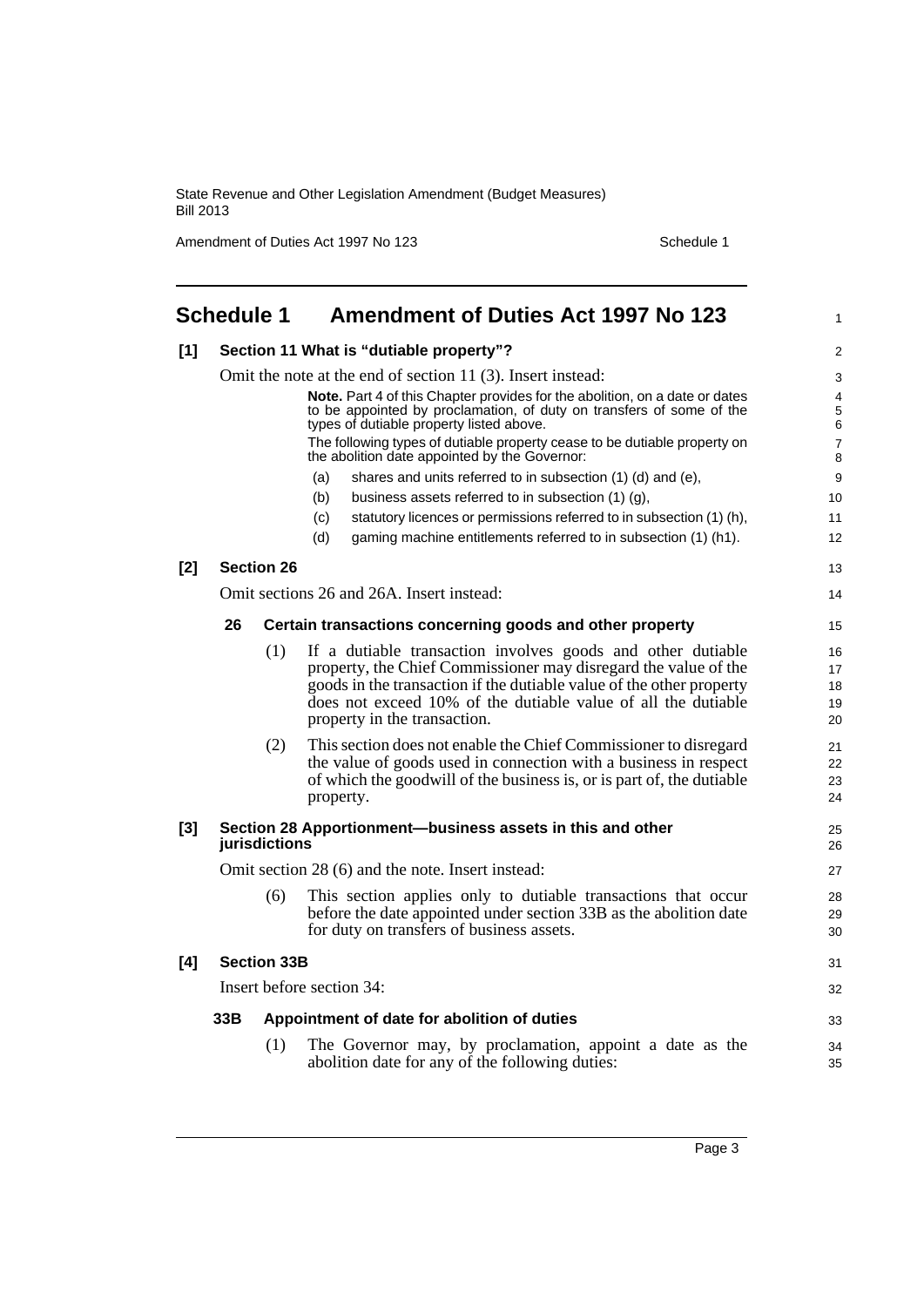Schedule 1 Amendment of Duties Act 1997 No 123

|       |                       | duty on transfers of marketable securities and commercial<br>(a)<br>fishery shares,                                                                                        |  |
|-------|-----------------------|----------------------------------------------------------------------------------------------------------------------------------------------------------------------------|--|
|       |                       | duty on transfers of business assets,<br>(b)                                                                                                                               |  |
|       |                       | duty on transfers of statutory licences or permissions and<br>(c)<br>gaming machine entitlements.                                                                          |  |
|       | (2)                   | The same or different abolition dates may be appointed for each<br>duty.                                                                                                   |  |
|       | (3)                   | In this Part:                                                                                                                                                              |  |
|       |                       | <b>business asset</b> means a business asset referred to in section 11<br>$(1)$ (g).                                                                                       |  |
|       |                       | <i>commercial fishery share</i> means a share in a share management<br>fishery (within the meaning of the Fisheries Management Act<br>1994).                               |  |
|       |                       | <i>gaming machine entitlement</i> means a gaming machine<br>entitlement within the meaning of the Gaming Machines Act<br>2001.                                             |  |
|       |                       | statutory licence or permission means a statutory licence or<br>permission under a New South Wales law.                                                                    |  |
| [5]   |                       | Section 34 Effect of appointment of abolition date-marketable<br>securities and commercial fishery shares                                                                  |  |
|       |                       | Omit "1 July 2013" wherever occurring. Insert instead "the abolition date".                                                                                                |  |
| [6]   | <b>Section 34 (3)</b> |                                                                                                                                                                            |  |
|       |                       | Omit the definition of <i>commercial fishery share</i> . Insert instead:                                                                                                   |  |
|       |                       | <i>abolition date</i> means the date appointed under section 33B as the<br>abolition date for duty on transfers of marketable securities and<br>commercial fishery shares. |  |
| $[7]$ |                       | Section 35 Effect of appointment of abolition date-business assets                                                                                                         |  |
|       |                       | Omit section 35 (1). Insert instead:                                                                                                                                       |  |
|       | (1)                   | On and from the abolition date, a business asset is not dutiable<br>property (despite section 11).                                                                         |  |
| [8]   | <b>Section 35 (2)</b> |                                                                                                                                                                            |  |
|       |                       | Omit "1 July 2013". Insert instead "the abolition date".                                                                                                                   |  |
|       |                       |                                                                                                                                                                            |  |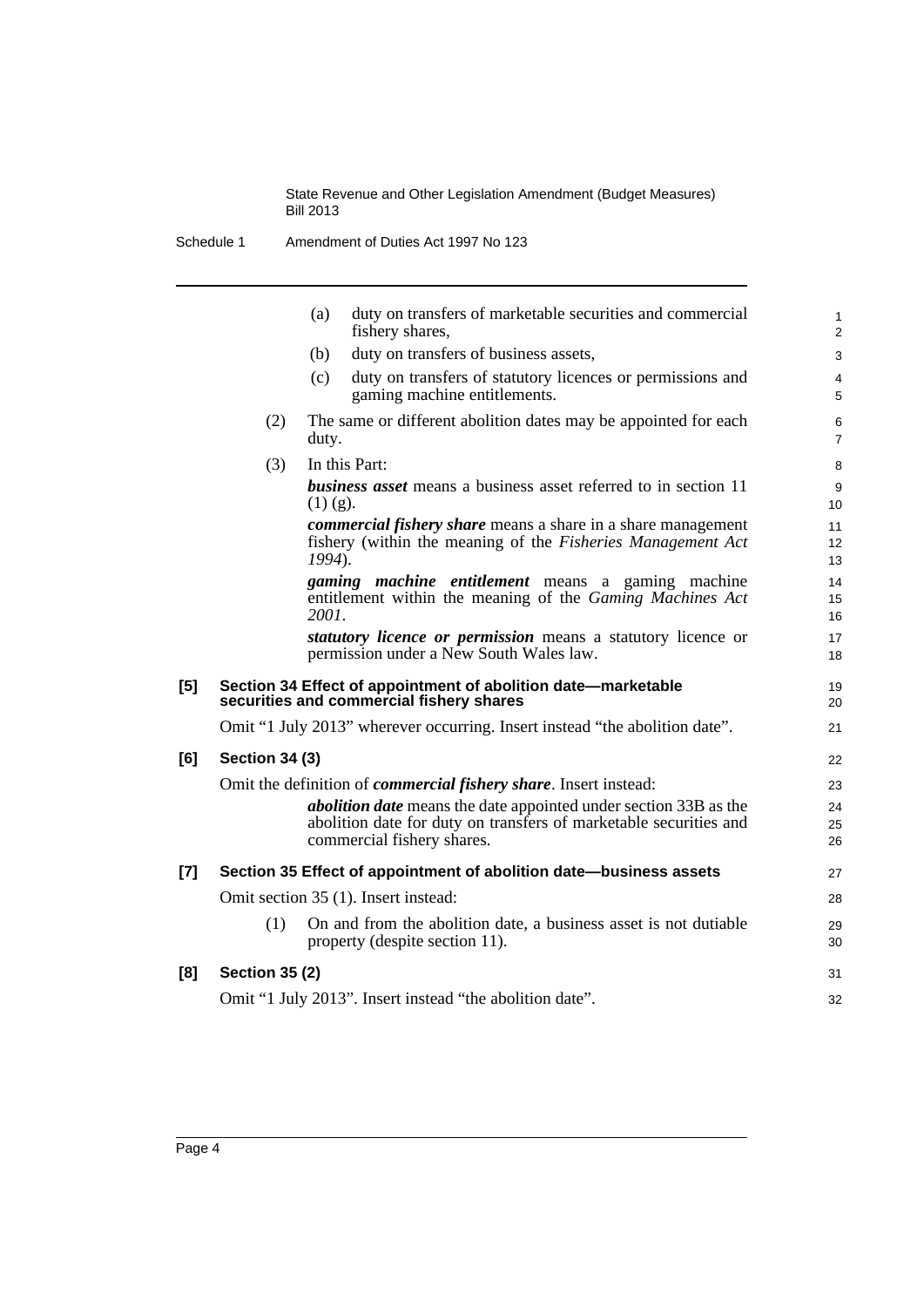Amendment of Duties Act 1997 No 123 Schedule 1

| [9]    |    | <b>Section 35 (3)</b> |     |                                                                                                                                                                                                                                   | 1                    |
|--------|----|-----------------------|-----|-----------------------------------------------------------------------------------------------------------------------------------------------------------------------------------------------------------------------------------|----------------------|
|        |    |                       |     | Insert after section $35(2)$ :                                                                                                                                                                                                    | $\overline{c}$       |
|        |    | (3)                   |     | In this section:                                                                                                                                                                                                                  | 3                    |
|        |    |                       |     | <i>abolition date</i> means the date appointed under section 33B as the                                                                                                                                                           | 4                    |
|        |    |                       |     | abolition date for duty on transfers of business assets.                                                                                                                                                                          | 5                    |
| [10]   |    |                       |     | Section 36 Effect of appointment of abolition date-licences,<br>permissions and entitlements                                                                                                                                      | 6<br>7               |
|        |    |                       |     | Omit section 36 (1). Insert instead:                                                                                                                                                                                              | 8                    |
|        |    | (1)                   |     | On and from the abolition date, a statutory licence or permission,<br>or a gaming machine entitlement, is not dutiable property<br>(despite section 11).                                                                          | 9<br>10<br>11        |
| $[11]$ |    | <b>Section 36 (2)</b> |     |                                                                                                                                                                                                                                   | 12                   |
|        |    |                       |     | Omit "1 July 2013". Insert instead "the abolition date".                                                                                                                                                                          | 13                   |
| [12]   |    | <b>Section 36 (3)</b> |     |                                                                                                                                                                                                                                   | 14                   |
|        |    |                       |     | Insert after section 36 (2):                                                                                                                                                                                                      | 15                   |
|        |    | (3)                   |     | In this section:                                                                                                                                                                                                                  | 16                   |
|        |    |                       |     | <i>abolition date</i> means the date appointed under section 33B as the<br>abolition date for duty on transfers of statutory licences or<br>permissions and gaming machine entitlements.                                          | 17<br>18<br>19       |
| $[13]$ |    | <b>Section 37</b>     |     |                                                                                                                                                                                                                                   | 20                   |
|        |    |                       |     | Omit the section. Insert instead:                                                                                                                                                                                                 | 21                   |
|        | 37 |                       |     | Anti-avoidance measures                                                                                                                                                                                                           | 22                   |
|        |    |                       |     | Section 35 or 36 does not apply in respect of a transfer or<br>transaction that occurs on or after the abolition date referred to in<br>that section if:                                                                          | 23<br>24<br>25       |
|        |    |                       | (a) | the transfer or transaction replaces a transfer or transaction<br>involving the same business asset, statutory licence or<br>permission, or gaming machine entitlement, that occurred<br>before the abolition date, or            | 26<br>27<br>28<br>29 |
|        |    |                       | (b) | the transfer or transaction is made or entered into pursuant<br>to an option to purchase the business asset, statutory<br>licence or permission, or gaming machine entitlement, that<br>was granted before the abolition date, or | 30<br>31<br>32<br>33 |
|        |    |                       | (c) | the transfer or transaction was made or entered into<br>pursuant to another arrangement, made before the                                                                                                                          | 34<br>35             |
|        |    |                       |     |                                                                                                                                                                                                                                   |                      |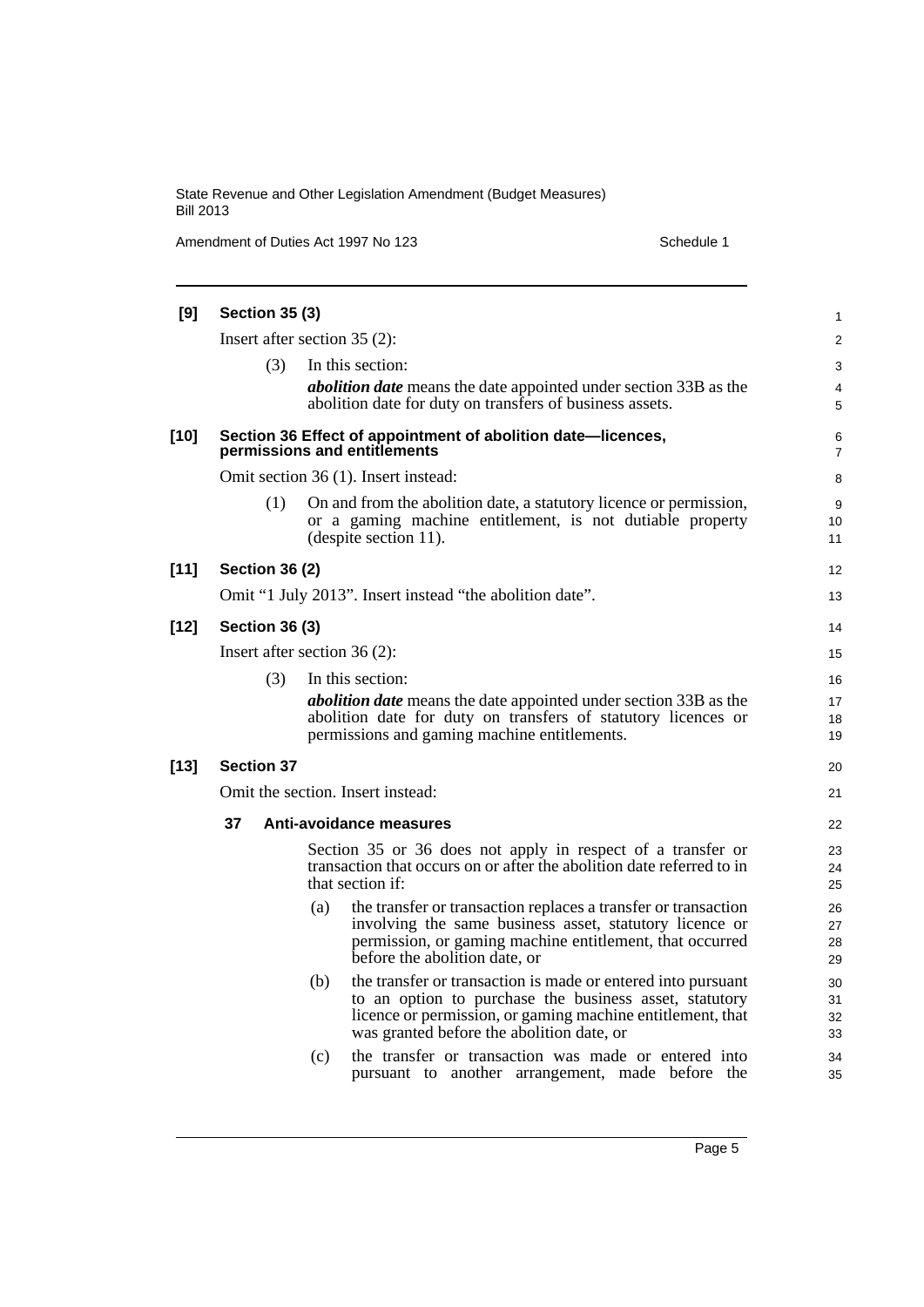Schedule 1 Amendment of Duties Act 1997 No 123

abolition date, the only or main purpose of which was to defer the transfer or transaction until the abolition date, or later, so that duty would not be chargeable under this Chapter on the transfer or transaction. **[14] Section 65 Exemptions from duty** Omit "1 July 2013" wherever occurring in the notes to section 65 (6) and (7). Insert instead "a date to be appointed by proclamation under section 33B". **[15] Section 66 Exemptions—marketable securities** Omit "1 July 2013" from the note at the end of the section. Insert instead "a date to be appointed by proclamation under section 33B". **[16] Section 124** Omit the section. Insert instead: **124 Abolition of duty charged by this Part** (1) The duty charged by this Part is abolished on and from the abolition date. (2) The duty charged by this Part remains chargeable on a dutiable entitlement that is acquired before the abolition date. (3) In this section: *abolition date* means the date appointed under section 33B as the abolition date for duty on transfers of marketable securities and commercial fishery shares. **[17] Section 137A** Omit the section. Insert instead: **137A Abolition of duty charged by this Part** (1) The duty charged by this Part is abolished on and from the abolition date. (2) The duty charged by this Part remains chargeable on an allotment of shares referred to in section 138 that occurs before the abolition date. (3) In this section: *abolition date* means the date appointed under section 33B as the abolition date for duty on transfers of marketable securities and commercial fishery shares. 1 2 3 4 5 6 7 8 9 10 11 12 13 14 15 16 17 18 19 20 21 22  $23$ 24 25 26 27 28 29 30 31 32 33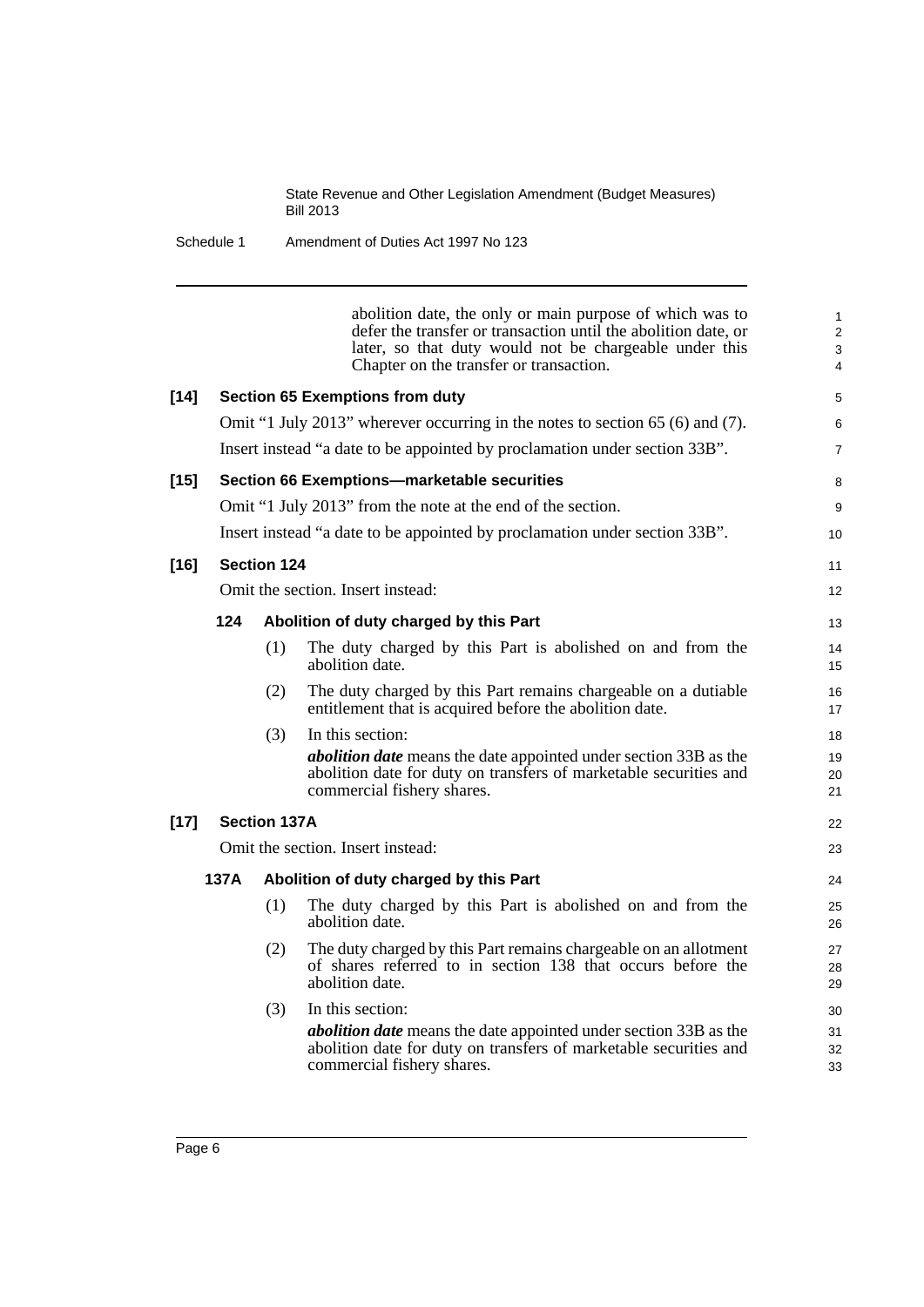Amendment of Duties Act 1997 No 123 Schedule 1

| $[18]$ |      |                     | Section 203A Abolition of mortgage duty                                                                                                                                                                                                                                                                               | 1                          |
|--------|------|---------------------|-----------------------------------------------------------------------------------------------------------------------------------------------------------------------------------------------------------------------------------------------------------------------------------------------------------------------|----------------------------|
|        |      |                     | Omit section 203A (1). Insert instead:                                                                                                                                                                                                                                                                                | $\overline{\mathbf{c}}$    |
|        |      | (1)                 | The Governor may, by proclamation, appoint a date as the<br>abolition date for mortgage duty.                                                                                                                                                                                                                         | 3<br>4                     |
|        |      | (1A)                | Mortgage duty is abolished on and from the abolition date (being)<br>the date appointed under subsection $(1)$ ).                                                                                                                                                                                                     | 5<br>6                     |
| [19]   |      |                     | Section 203A (2) and (3)                                                                                                                                                                                                                                                                                              | 7                          |
|        |      |                     | Omit "1 July 2013" wherever occurring. Insert instead "the abolition date".                                                                                                                                                                                                                                           | 8                          |
| $[20]$ |      |                     | <b>Section 227A Transfer of mortgages</b>                                                                                                                                                                                                                                                                             | 9                          |
|        |      |                     | Omit "section 281 (relating to transfers between members of the same group<br>of corporations)" from section $227A(4)$ (b).                                                                                                                                                                                           | 10<br>11                   |
|        |      | consolidations)".   | Insert instead "section 273B (relating to corporate reconstructions and                                                                                                                                                                                                                                               | 12<br>13                   |
| $[21]$ |      | <b>Section 228A</b> |                                                                                                                                                                                                                                                                                                                       | 14                         |
|        |      |                     | Insert after section 228:                                                                                                                                                                                                                                                                                             | 15                         |
|        | 228A |                     | <b>Electronic mortgages</b>                                                                                                                                                                                                                                                                                           | 16                         |
|        |      | (1)                 | To avoid doubt, for the purposes of this Chapter (in particular, the<br>definition of <i>mortgage</i> ), an <i>instrument</i> includes any document<br>(within the meaning of the <i>Electronic Conveyancing National</i><br>Law (NSW)) that is in a form in which it can be lodged<br>electronically under that Law. | 17<br>18<br>19<br>20<br>21 |
|        |      | (2)                 | An electronic mortgage is taken to be first executed when it is<br>first digitally signed by the mortgagee (including if it is digitally<br>signed by a subscriber signing for the mortgagee under the<br>Electronic Conveyancing National Law (NSW)).                                                                | 22<br>23<br>24<br>25       |
|        |      | (3)                 | A counterpart of an electronic mortgage in respect of which<br>mortgage duty has been paid may be stamped or upstamped for<br>mortgage duty by the Chief Commissioner, or by another person<br>under an arrangement referred to in section 289A, as if it were the<br>mortgage.                                       | 26<br>27<br>28<br>29<br>30 |
|        |      | (4)                 | In this section:                                                                                                                                                                                                                                                                                                      | 31                         |
|        |      |                     | <i>electronic mortgage</i> means a mortgage in a form in which it can<br>be lodged electronically under the <i>Electronic Conveyancing</i><br>National Law (NSW).                                                                                                                                                     | 32<br>33<br>34             |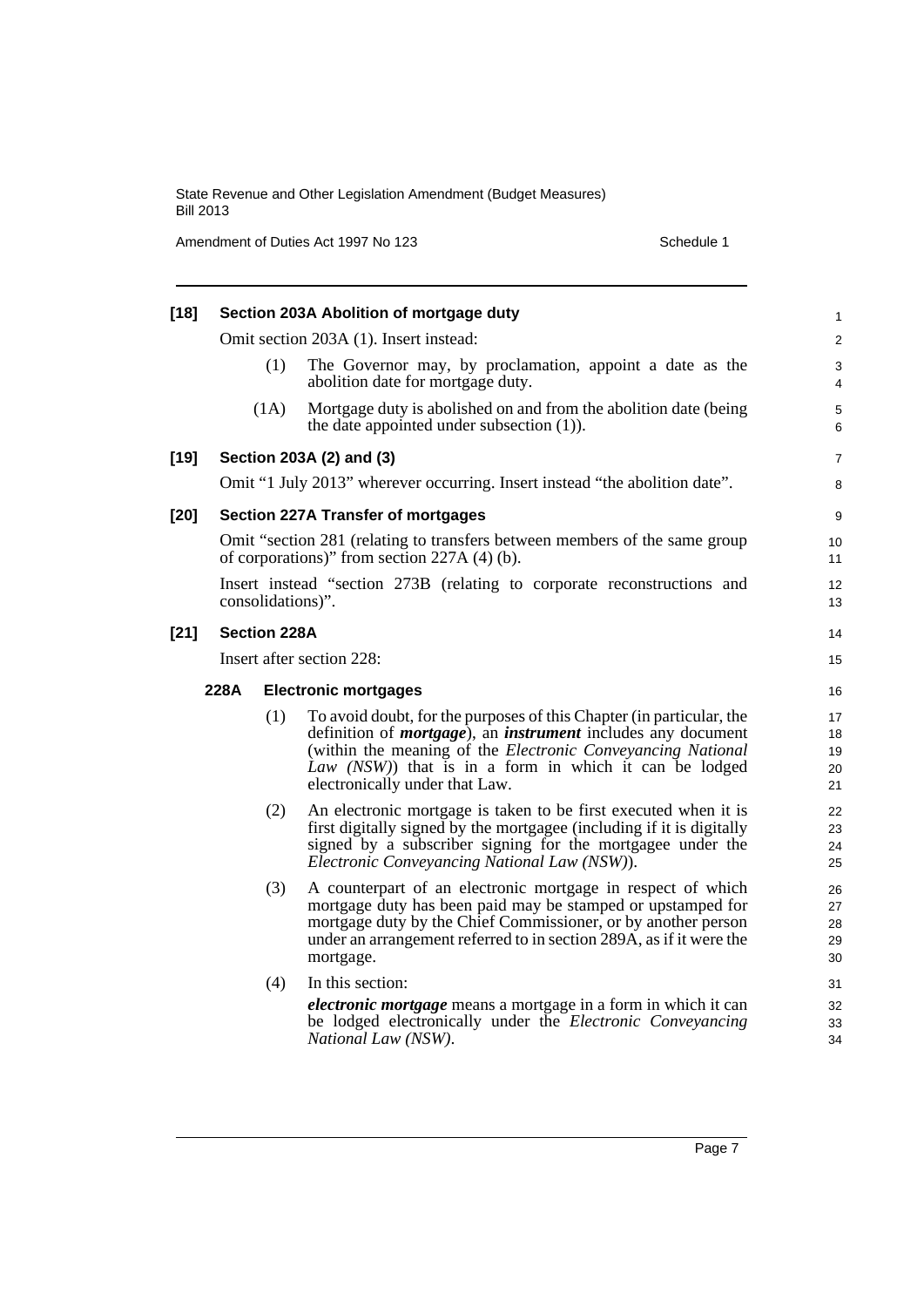Schedule 1 Amendment of Duties Act 1997 No 123

| $[22]$ | members                                                                                                                                | Section 274 Transfer of certain business property between family                                                                                                                                                                                                                                               | 1<br>$\overline{2}$      |  |  |  |
|--------|----------------------------------------------------------------------------------------------------------------------------------------|----------------------------------------------------------------------------------------------------------------------------------------------------------------------------------------------------------------------------------------------------------------------------------------------------------------|--------------------------|--|--|--|
|        |                                                                                                                                        | Omit "on 1 July 2013" from the note to section 274 (2).                                                                                                                                                                                                                                                        | 3                        |  |  |  |
|        |                                                                                                                                        | Insert instead "on a date to be appointed by proclamation under section 33B".                                                                                                                                                                                                                                  | 4                        |  |  |  |
| $[23]$ |                                                                                                                                        | Schedule 1 Savings, transitional and other provisions                                                                                                                                                                                                                                                          | 5                        |  |  |  |
|        |                                                                                                                                        | Insert at the end of the Schedule (with appropriate Part and clause numbering):                                                                                                                                                                                                                                | 6                        |  |  |  |
|        | <b>Part</b>                                                                                                                            | Provisions consequent on enactment of<br><b>State Revenue and Other Legislation</b><br><b>Amendment (Budget Measures) Act 2013</b>                                                                                                                                                                             | $\overline{7}$<br>8<br>9 |  |  |  |
|        |                                                                                                                                        | Changes to calculation of dutiable value                                                                                                                                                                                                                                                                       | 10                       |  |  |  |
|        | (1)                                                                                                                                    | Section 26, as substituted by the Budget Measures Act, applies to<br>dutiable transactions that occur on or after 1 July 2013.                                                                                                                                                                                 | 11<br>12                 |  |  |  |
|        | (2)                                                                                                                                    | Sections 26 and 26A, as in force immediately before their repeal<br>by the Budget Measures Act, continue to apply to dutiable<br>transactions that occurred before 1 July 2013.                                                                                                                                | 13<br>14<br>15           |  |  |  |
|        | (3)                                                                                                                                    | In this clause:<br><b>Budget Measures Act means the State Revenue and Other</b><br>Legislation Amendment (Budget Measures) Act 2013.                                                                                                                                                                           | 16<br>17<br>18           |  |  |  |
|        | <b>Commencement</b>                                                                                                                    |                                                                                                                                                                                                                                                                                                                |                          |  |  |  |
|        | The amendments to the <i>Duties Act 1997</i> (except items [2] and [23]) commence, or are<br>taken to have commenced, on 30 June 2013. |                                                                                                                                                                                                                                                                                                                |                          |  |  |  |
|        | Items [2] and [23] commence, or are taken to have commenced, on 1 July 2013.                                                           |                                                                                                                                                                                                                                                                                                                |                          |  |  |  |
|        | <b>Explanatory note</b>                                                                                                                |                                                                                                                                                                                                                                                                                                                |                          |  |  |  |
|        |                                                                                                                                        | The amendments defer the abolition of certain duties (which were due to be abolished<br>on 1 July 2013) until a date to be appointed by proclamation of the Governor. The same<br>or different abolition dates may be appointed in relation to the duties concerned.                                           | 24<br>25<br>26           |  |  |  |
|        |                                                                                                                                        | The duties affected are:                                                                                                                                                                                                                                                                                       | 27                       |  |  |  |
|        | (a)                                                                                                                                    | duty on transfers of marketable securities and commercial fishery shares, and                                                                                                                                                                                                                                  | 28                       |  |  |  |
|        | (b)                                                                                                                                    | duty on transfers of business assets, and                                                                                                                                                                                                                                                                      | 29                       |  |  |  |
|        | (c)                                                                                                                                    | duty on transfers of statutory licences or permissions and gaming machine<br>entitlements, and                                                                                                                                                                                                                 | 30<br>31                 |  |  |  |
|        | (d)                                                                                                                                    | mortgage duty.                                                                                                                                                                                                                                                                                                 | 32                       |  |  |  |
|        |                                                                                                                                        | Items [4] and [18] provide for the abolition of the relevant duties on a date to be<br>appointed by proclamation of the Governor.                                                                                                                                                                              | 33<br>34                 |  |  |  |
|        | Items [1], [3], [5]-[15], [19] and [22] are consequential amendments.                                                                  |                                                                                                                                                                                                                                                                                                                |                          |  |  |  |
|        |                                                                                                                                        | Items [16] and [17] provide for the abolition of duties on entitlements arising from<br>capital reductions or rights alterations, and the duty on allotment of shares by direction,<br>on the date appointed for the abolition of duty on transfers of marketable securities and<br>commercial fishery shares. | 36<br>37<br>38<br>39     |  |  |  |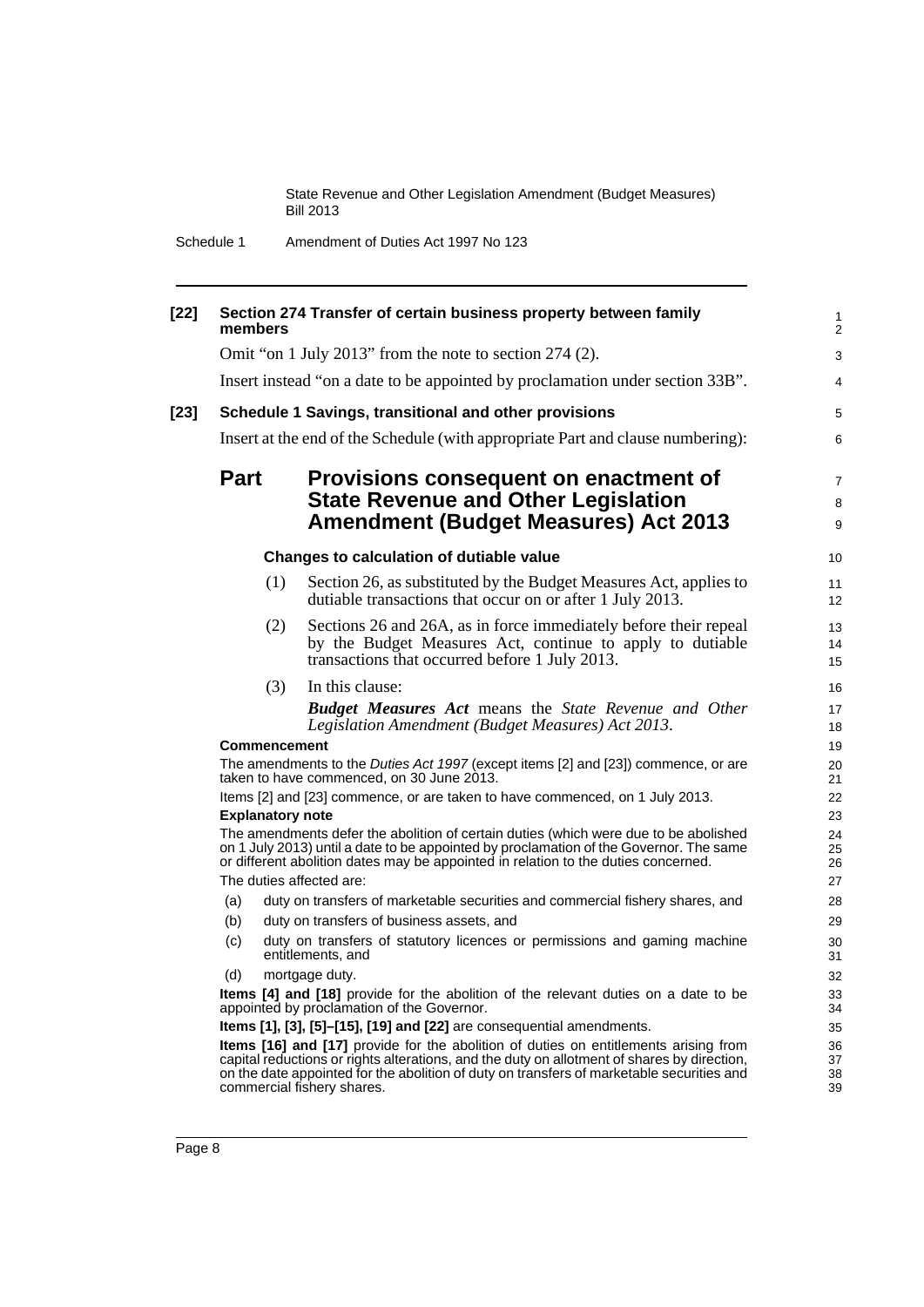Amendment of Duties Act 1997 No 123 Schedule 1

**Item [2]** removes a redundant provision of the *Duties Act 1997*. It also ensures that the value of goods is included in the dutiable value of a transaction involving goods and other dutiable property, if the other dutiable property includes the goodwill of a business. The amendment is related to the fact that the abolition of duty on the transfer of business assets (such as the goodwill of a business) is to be deferred.

**Item [21]** is consequential on the fact that the abolition of mortgage duty is to be deferred. It provides for the application of the *Duties Act 1997* to electronic mortgages executed in accordance with the *Electronic Conveyancing National Law (NSW)*.

**Item [20]** updates a cross-reference.

**Item [23]** provides for savings and transitional matters.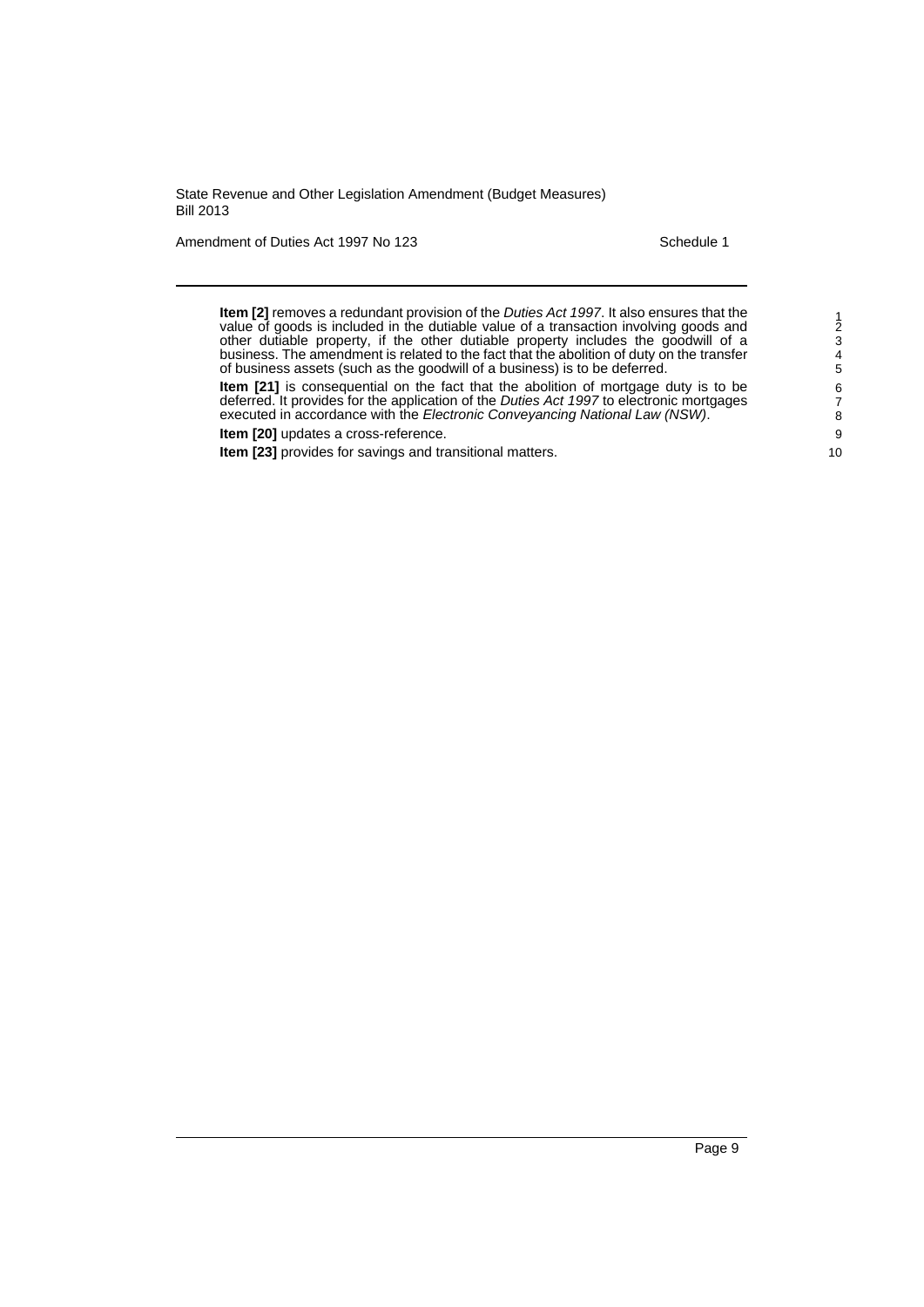> 1 2

Schedule 2 Amendment of First Home Owner Grant (New Homes) Act 2000 No 21

### <span id="page-13-0"></span>**Schedule 2 Amendment of First Home Owner Grant (New Homes) Act 2000 No 21**

### **Section 18 Amount of grant**

Omit "1 January 2014" from section 18 (1) wherever occurring.

Insert instead "1 January 2016".

### **Explanatory note**

The amendment extends, for a further period of 2 years, the period during which a first home owner grant of \$15,000 (instead of \$10,000) is payable under the first home owner grant scheme for new homes.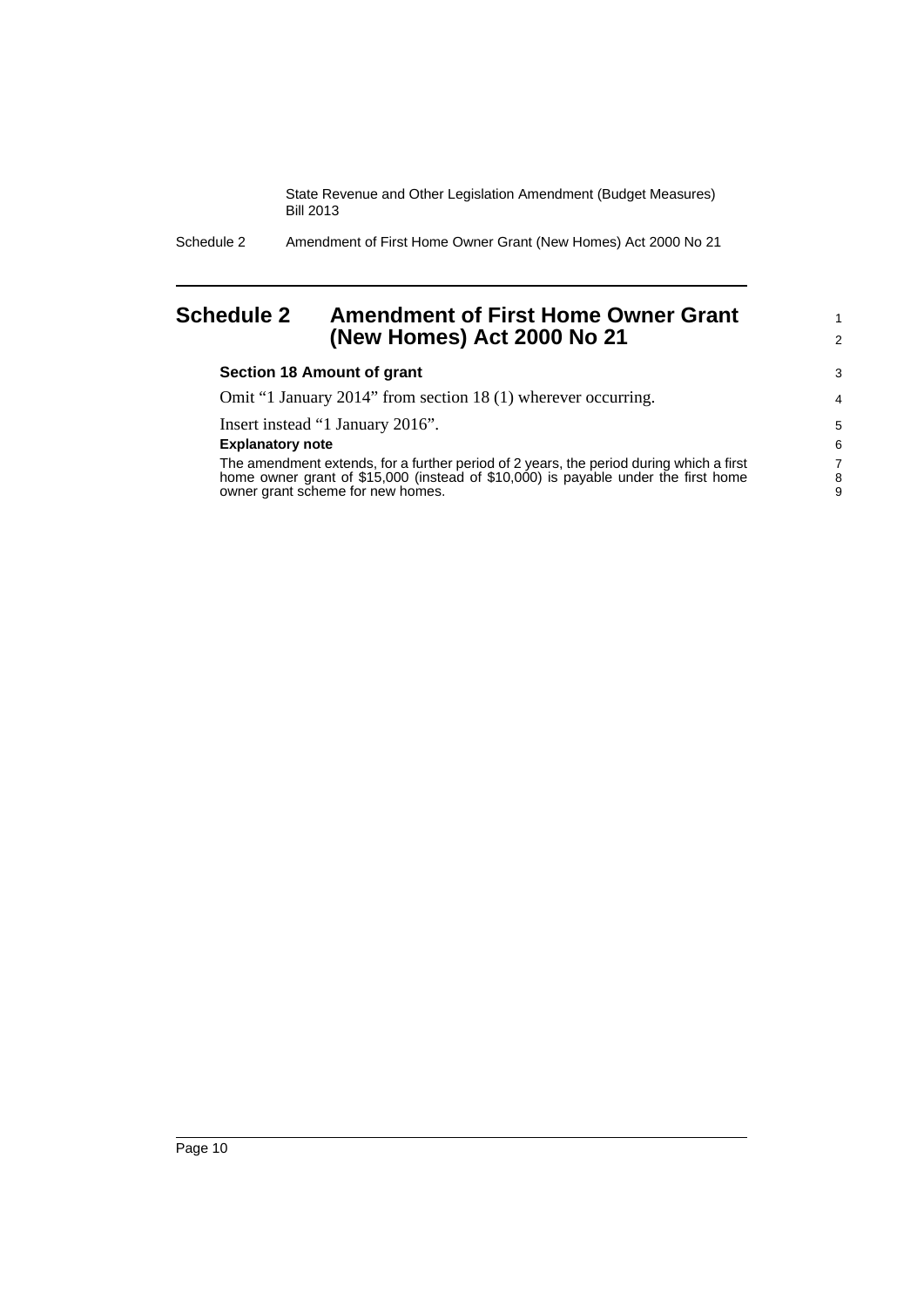Amendment of Health Insurance Levies Act 1982 No 159 Schedule 3

<span id="page-14-0"></span>

|       | <b>Schedule 3</b>                         |                                            | <b>Amendment of Health Insurance Levies</b><br>Act 1982 No 159                                                                                                                              |                          |  | 1<br>$\overline{2}$ |
|-------|-------------------------------------------|--------------------------------------------|---------------------------------------------------------------------------------------------------------------------------------------------------------------------------------------------|--------------------------|--|---------------------|
| $[1]$ |                                           |                                            | <b>Section 4 Definitions</b>                                                                                                                                                                | 3                        |  |                     |
|       |                                           |                                            | Insert in alphabetical order in section $4(1)$ :                                                                                                                                            | 4                        |  |                     |
|       |                                           |                                            | <b>base rate</b> means \$2 or, if a base rate is declared by regulation<br>under clause 9 of Schedule 3, the base rate as so declared.                                                      | 5<br>6                   |  |                     |
|       |                                           |                                            | <i>proclaimed month</i> means the first month to commence on or<br>after the commencement of Schedule 3 to the State Revenue and<br>Other Legislation Amendment (Budget Measures) Act 2013. | $\overline{7}$<br>8<br>9 |  |                     |
| $[2]$ |                                           |                                            | Section 4 (1), definition of "prescribed rate"                                                                                                                                              | 10                       |  |                     |
|       |                                           |                                            | Omit "and for any month thereafter" from paragraph (e).                                                                                                                                     | 11                       |  |                     |
|       |                                           |                                            | Insert instead "and for any month thereafter before the proclaimed month".                                                                                                                  | 12                       |  |                     |
| [3]   |                                           |                                            | Section 4 (1), definition of "prescribed rate"                                                                                                                                              | 13                       |  |                     |
|       |                                           |                                            | Insert at the end of paragraph (e):                                                                                                                                                         | 14                       |  |                     |
|       |                                           |                                            | , and                                                                                                                                                                                       | 15                       |  |                     |
|       |                                           |                                            | (f)<br>for the proclaimed month and for any month thereafter—                                                                                                                               | 16                       |  |                     |
|       |                                           |                                            | the base rate, as adjusted from time to time in accordance<br>with Schedule 2.                                                                                                              | 17<br>18                 |  |                     |
| [4]   | <b>Schedule 3 Transitional provisions</b> |                                            |                                                                                                                                                                                             |                          |  |                     |
|       | Insert after Part 7:                      |                                            |                                                                                                                                                                                             |                          |  |                     |
|       | Part 8                                    |                                            | Provision consequent on enactment of                                                                                                                                                        | 21                       |  |                     |
|       |                                           | <b>State Revenue and Other Legislation</b> | 22                                                                                                                                                                                          |                          |  |                     |
|       |                                           |                                            | <b>Amendment (Budget Measures) Act 2013</b>                                                                                                                                                 | 23                       |  |                     |
|       | $\boldsymbol{9}$                          |                                            | Adjustment of prescribed rate (Budget 2013-2014)                                                                                                                                            | 24                       |  |                     |
|       |                                           | (1)                                        | The regulations may declare a base rate for the purposes of this<br>Act.                                                                                                                    | 25<br>26                 |  |                     |
|       |                                           | (2)                                        | A regulation may be made under this clause only if the<br>proclaimed month is a month after July 2013.                                                                                      | 27<br>28                 |  |                     |
|       |                                           | (3)                                        | A base rate declared by a regulation has effect only in relation to<br>a month that starts on or after the commencement of the<br>regulation.                                               | 29<br>30<br>31           |  |                     |
|       |                                           | (4)                                        | A regulation cannot be made under this clause after the operative<br>date (within the meaning of Schedule 2) for 2014.                                                                      | 32<br>33                 |  |                     |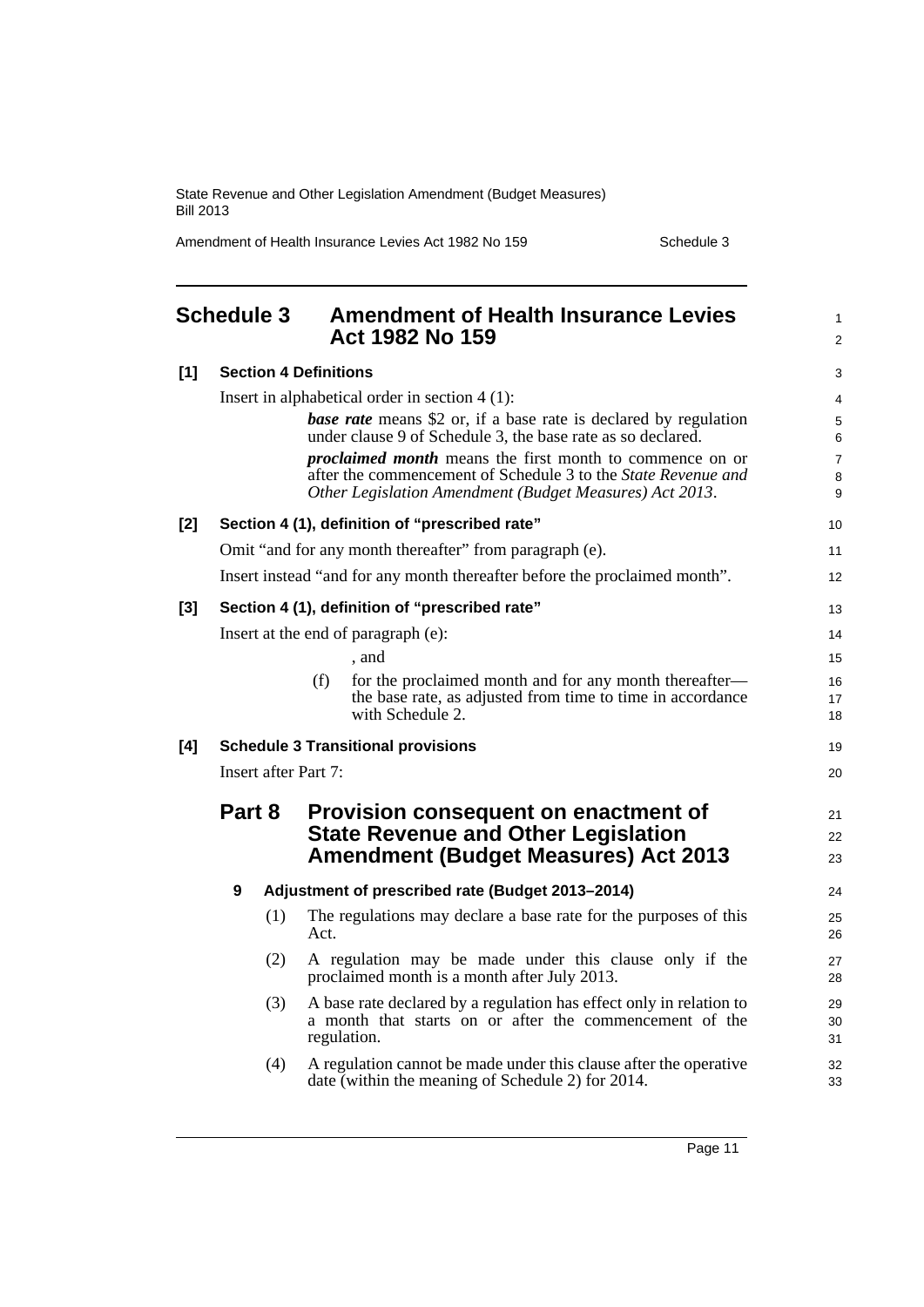Schedule 3 Amendment of Health Insurance Levies Act 1982 No 159

(5) The declaration of a base rate by a regulation made under this clause is, for the purposes of the *Subordinate Legislation Act 1989*, a matter of a savings or transitional nature.

#### **Commencement**

The amendments to the *Health Insurance Levies Act 1982* commence on a day to be appointed by proclamation.

### **Explanatory note**

**Items [1] and [3]** provide for a base rate of \$2 (instead of the existing rate of \$1.37) to have effect as the prescribed rate under the *Health Insurance Levies Act 1982*. The prescribed rate is the rate used to calculate the monthly levy payable under that Act.

The proposed amendments also enable the base rate to be further adjusted by regulation if there is a delay in the commencement of the proposed amendments. Under **item [4]**, a regulation declaring a new base rate can be made if the proposed amendments commence after 1 July 2013. Such a regulation cannot be made after the base rate is automatically adjusted under Schedule 2 to the *Health Insurance Levies Act 1982* in 2014. The amendments also provide that a regulation declaring a base rate is of a savings and transitional nature for the purposes of the *Subordinate Legislation Act 1989*.

**Item [2]** is a consequential amendment.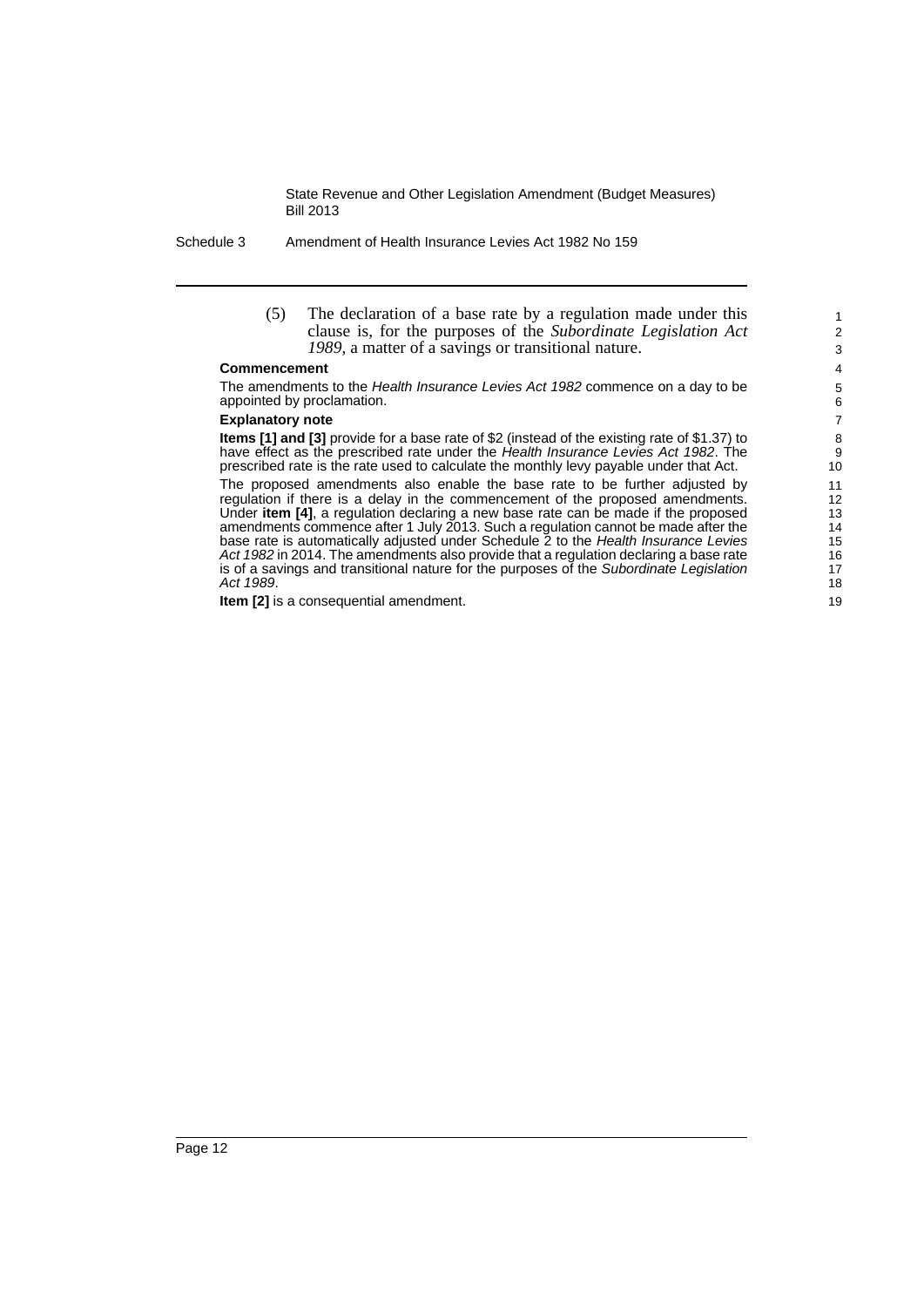Amendment of Payroll Tax Act 2007 No 21 Schedule 4

#### <span id="page-16-0"></span>**Schedule 4 Amendment of Payroll Tax Act 2007 No 21 [1] Schedule 1 Calculation of payroll tax liability for financial year commencing 1 July 2007 and subsequent financial years** Insert "up to and including the financial year commencing on 1 July 2012" after "subsequent financial years" in paragraph (b) of the definition of *TA* or *threshold amount* in clause 1. **[2] Schedule 1, clause 1, definition of "TA" or "threshold amount"** Insert at the end of paragraph (b): , or (c) for the financial year commencing on 1 July 2013 and subsequent financial years—\$750,000. **[3] Schedule 1, clause 1A Indexation of threshold amount (financial years 2008–2012)** Insert "up to and including the financial year commencing on 1 July 2012" after "subsequent financial years" in clause 1A (1). **[4] Schedule 1, clause 1A (5)** Insert "and ending with the financial year commencing on 1 July 2012" after "1 July 2009". **Commencement** The amendments to the *Payroll Tax Act 2007* commence, or are taken to have commenced, on 1 July 2013. **Explanatory note Item [2]** increases the threshold amount for payroll tax from \$689,000 to \$750,000. **Item [1]** is a consequential amendment. **Item [3]** removes the provision for automatic indexation of the threshold amount. **Item [4]** is a consequential amendment. 1  $\mathfrak{p}$  $\overline{a}$ 4 5 6 7 8 9 10 11 12 13 14 15 16 17 18 19 20 21 22 23 24 25 26 27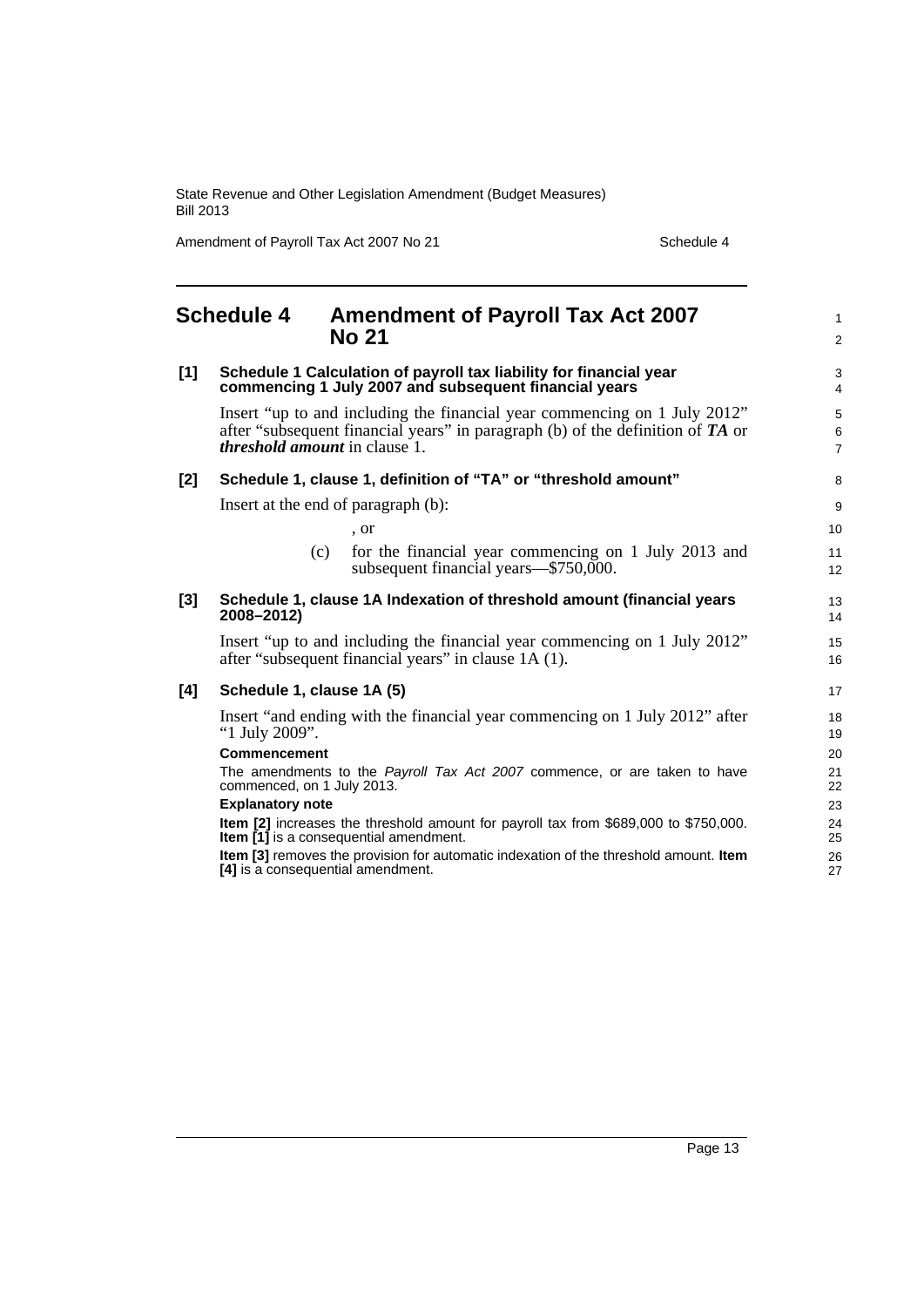> 1 2 3

Schedule 5 Amendment of Payroll Tax Rebate Scheme (Jobs Action Plan) Act 2011 No 19

### <span id="page-17-0"></span>**Schedule 5 Amendment of Payroll Tax Rebate Scheme (Jobs Action Plan) Act 2011 No 19**

| [1]   |                  | <b>Section 3 Object of Act</b>                                                                                                                                                                                                                                                                                                                                                    | 4                                |
|-------|------------------|-----------------------------------------------------------------------------------------------------------------------------------------------------------------------------------------------------------------------------------------------------------------------------------------------------------------------------------------------------------------------------------|----------------------------------|
|       |                  | Omit "100,000" from section 3 (2).                                                                                                                                                                                                                                                                                                                                                | 5                                |
| $[2]$ |                  | <b>Section 7 Eligible employment</b>                                                                                                                                                                                                                                                                                                                                              | 6                                |
|       |                  | Insert "and before 1 July 2015" after "1 July 2011" in section 7 (b).                                                                                                                                                                                                                                                                                                             | $\overline{7}$                   |
| $[3]$ |                  | Section 8 What is a new job                                                                                                                                                                                                                                                                                                                                                       | 8                                |
|       |                  | Insert after section $8(8)$ :                                                                                                                                                                                                                                                                                                                                                     | 9                                |
|       | (9)              | A claimant is not required to repay an amount paid by way of<br>rebate for the first year of employment because of a second year<br>failure to sustain an increase in the employer's full time<br>equivalent employees.                                                                                                                                                           | 10<br>11<br>12<br>13             |
|       | (10)             | There is a second year failure to sustain an increase in an<br>employer's full time equivalent employees if the number of full<br>time equivalent employees of the employer on the second<br>anniversary of the date the eligible employment is claimed to<br>commence does not exceed the number of full time equivalent<br>employees of the employer on that commencement date. | 14<br>15<br>16<br>17<br>18<br>19 |
| [4]   |                  | Section 13 Closure of rebate scheme                                                                                                                                                                                                                                                                                                                                               | 20                               |
|       |                  | Omit "30 June 2013" from section 13 (3) (b).                                                                                                                                                                                                                                                                                                                                      | 21                               |
|       |                  | Insert instead "30 June 2015".                                                                                                                                                                                                                                                                                                                                                    | 22                               |
| [5]   | Section 13, note |                                                                                                                                                                                                                                                                                                                                                                                   | 23                               |
|       | after".          | Insert "the date appointed as referred to in subsection $(3)$ (a) as" after "person                                                                                                                                                                                                                                                                                               | 24<br>25                         |
| [6]   |                  | Section 15 Amount of rebate                                                                                                                                                                                                                                                                                                                                                       | 26                               |
|       |                  | Omit "\$2,000" from section 15 (1) (a).                                                                                                                                                                                                                                                                                                                                           | 27                               |
|       |                  | Insert instead "the annual rebate amount".                                                                                                                                                                                                                                                                                                                                        | 28                               |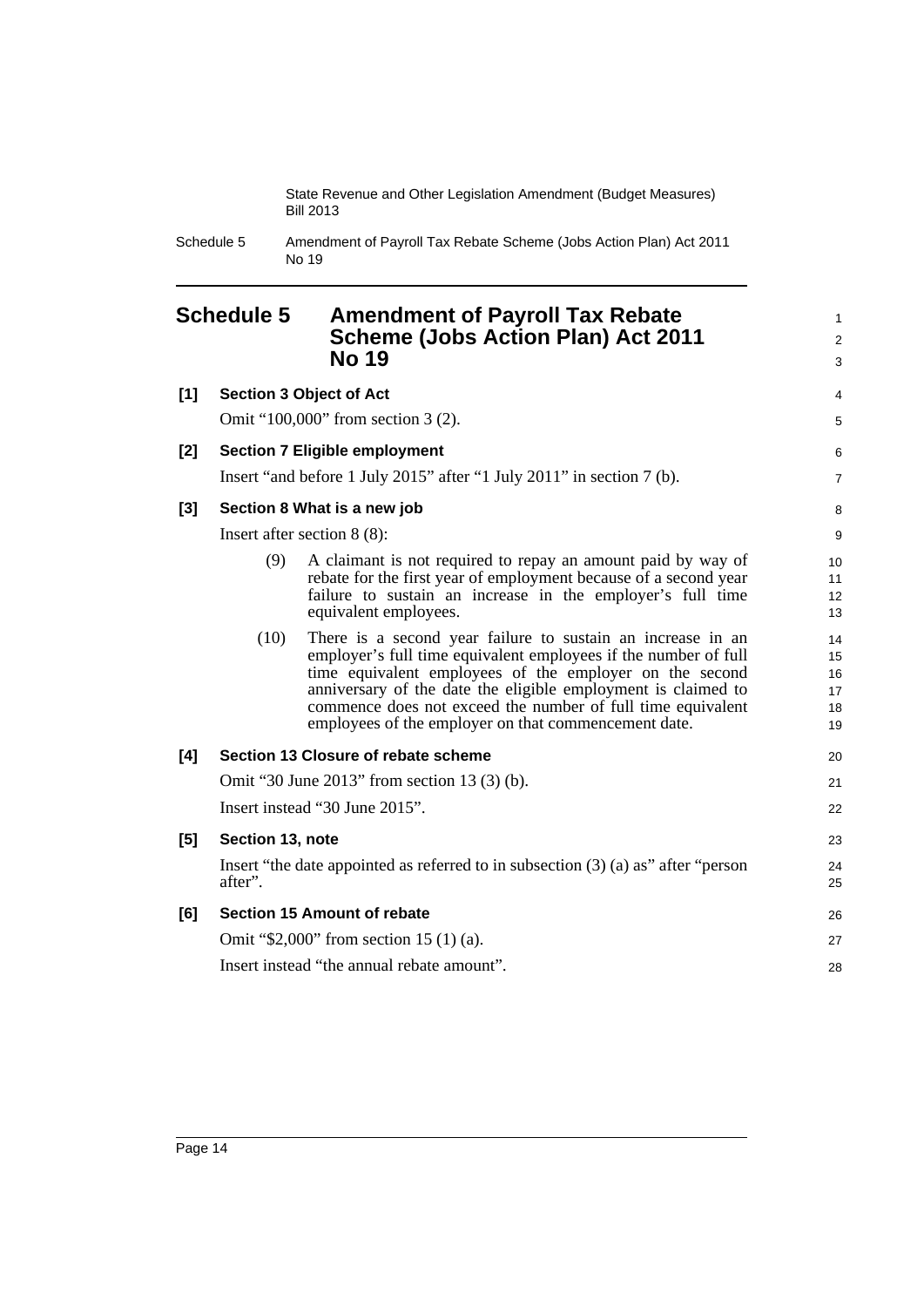Amendment of Payroll Tax Rebate Scheme (Jobs Action Plan) Act 2011 No 19 Schedule 5

| [7]    | Section 15 (1A)         |                                                                                                                                                                                                 | 1                   |
|--------|-------------------------|-------------------------------------------------------------------------------------------------------------------------------------------------------------------------------------------------|---------------------|
|        |                         | Insert after section $15(1)$ :                                                                                                                                                                  | $\overline{c}$      |
|        | (1A)                    | The <i>annual rebate amount</i> is:                                                                                                                                                             | 3                   |
|        |                         | for eligible employment commencing before 1 July<br>(a)<br>$2013 - 2000$ , or                                                                                                                   | 4<br>5              |
|        |                         | for eligible employment commencing on or after 1 July<br>(b)<br>2013:                                                                                                                           | 6<br>$\overline{7}$ |
|        |                         | (i)<br>\$2,000 for the first year of employment, and                                                                                                                                            | 8                   |
|        |                         | \$3,000 for the second year of employment.<br>(ii)                                                                                                                                              | 9                   |
| [8]    | <b>Section 15 (2)</b>   |                                                                                                                                                                                                 | 10                  |
|        |                         | Omit "\$2,000" from the formula. Insert instead "the annual rebate amount".                                                                                                                     | 11                  |
| [9]    |                         | <b>Section 21 Closure of registrations</b>                                                                                                                                                      | 12                  |
|        |                         | Omit section 21 (1). Insert instead:                                                                                                                                                            | 13                  |
|        | (1)                     | The Chief Commissioner is not to register an employer as a<br>claimant in respect of the employment of a person:                                                                                | 14<br>15            |
|        |                         | if the application is made after 30 September 2015, or<br>(a)                                                                                                                                   | 16                  |
|        |                         | if a scheme closure date for the area in which the person is<br>(b)<br>employed is appointed (as referred to in section 13 $(3)$ (a))<br>and the application is made after that appointed date. | 17<br>18<br>19      |
| $[10]$ |                         | Schedule 1 Savings, transitional and other provisions                                                                                                                                           | 20                  |
|        | Insert before clause 1: |                                                                                                                                                                                                 | 21                  |
|        | Part 1                  | <b>Preliminary</b>                                                                                                                                                                              | 22                  |
| $[11]$ | Schedule 1, clause 1    |                                                                                                                                                                                                 | 23                  |
|        |                         | Insert at the end of clause $1(1)$ :                                                                                                                                                            | 24                  |
|        |                         | any Act that amends this Act                                                                                                                                                                    | 25                  |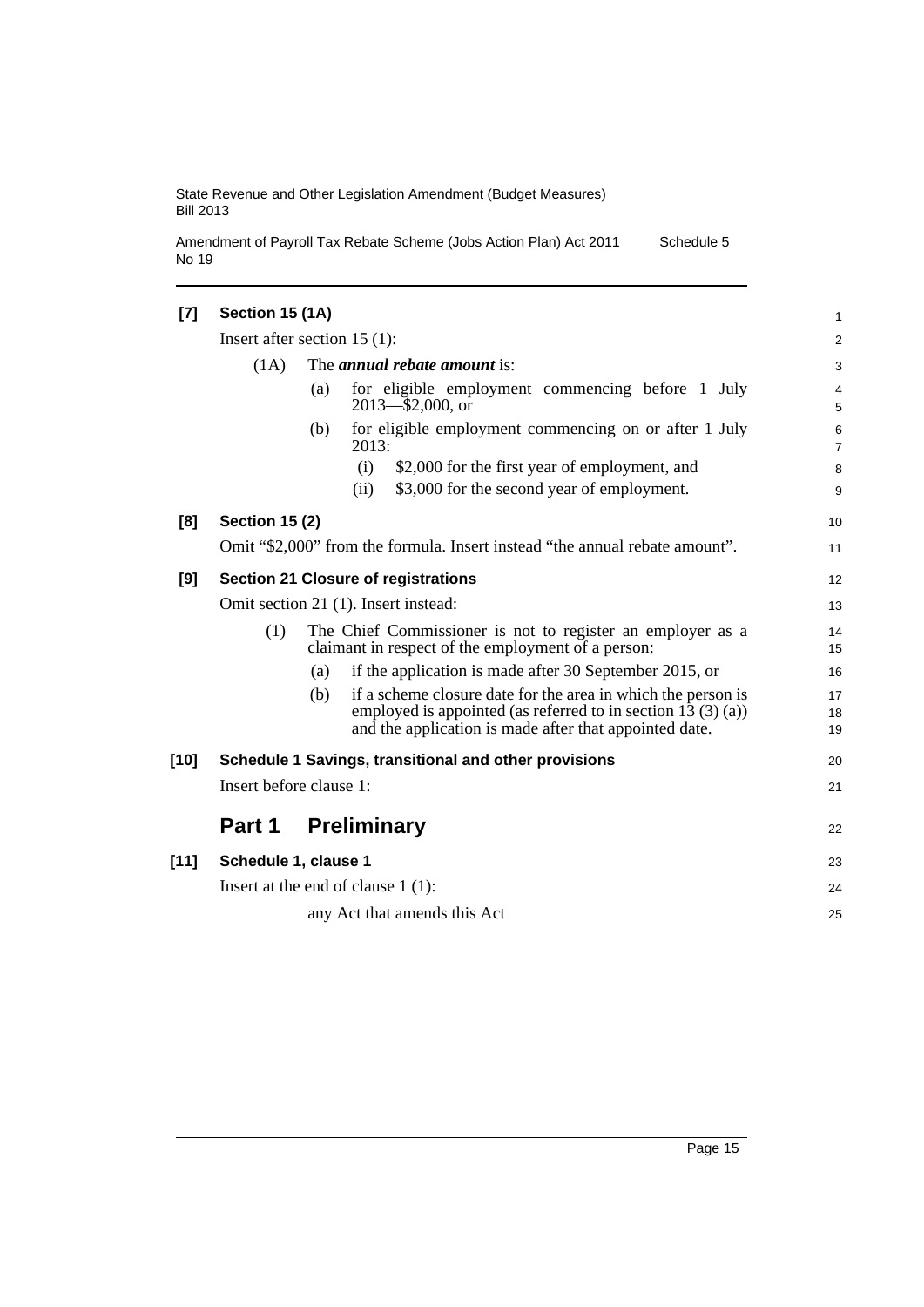Schedule 5 Amendment of Payroll Tax Rebate Scheme (Jobs Action Plan) Act 2011 No 19

### **[12] Schedule 1, Part 2**

Insert after clause 1:

### **Part 2 State Revenue and Other Legislation Amendment (Budget Measures) Act 2013**

### **2 Refunds**

- (1) A claimant who, before the commencement of the amendments to section 8 made by the *State Revenue and Other Legislation Amendment (Budget Measures) Act 2013*, was required to repay an amount paid by way of rebate is entitled to a refund of the amount repaid (if any) if, had the amendments been in effect at the time the requirement was made, repayment of the amount could not have been required.
- (2) Sections 25, 26, 58 (1) and 60 apply to the payment of a refund payable under this clause in the same way as they apply to the payment of a rebate.

### **3 Waiver of maximum rebate**

(1) Sections 15 (5) and 16 do not apply to a claim for a rebate if:

- (a) the eligible employment commenced before 1 July 2013, and
- (b) the financial year in which the claim for a rebate in respect of that eligible employment is made is the financial year commencing on 1 July 2013 or a subsequent financial year, and
- (c) the employer had a payroll tax liability exceeding nil for the financial year that commenced on 1 July 2012.
- (2) In this clause, an employer's *payroll tax liability* for a financial year is the correct amount of payroll tax payable by the employer (within the meaning of Part 6 of the *Payroll Tax Act 2007*).

### **Commencement**

The amendments to the *Payroll Tax Rebate Scheme (Jobs Action Plan) Act 2011* commence, or are taken to have commenced, on 1 July 2013.

### **Explanatory note**

**Items [2] and [4]** provide for a final closure of the Jobs Action Plan scheme on 30 June 2015. A rebate can be claimed under the scheme for the employment of a person only if the employment commences on or before that date. The amendments retain the power of the Minister to appoint an earlier scheme closure date for a particular area. **Item [5]** is a consequential amendment.

**Item [1]** removes a target on the number of jobs to be created with assistance of the scheme.

39

1  $\mathfrak{p}$ 

3 4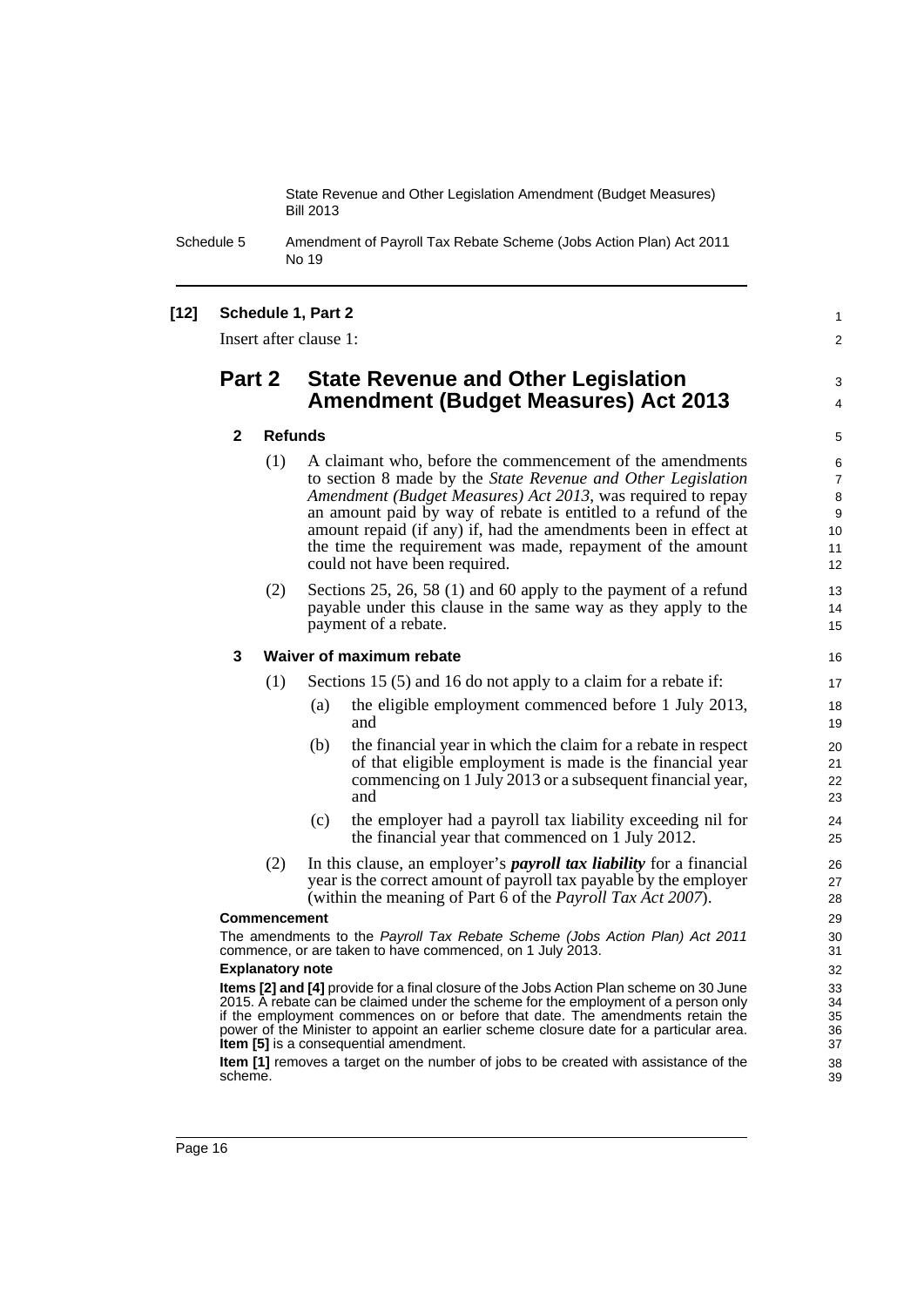Amendment of Payroll Tax Rebate Scheme (Jobs Action Plan) Act 2011 No 19 Schedule 5

**Items [6] and [7]** increase the rebate from \$2,000 to \$3,000 in the second year of employment. The increase will apply only to eligible employment that commences on or after 1 July 2013. **Item [8]** is a consequential amendment.

**Item [3]** removes a requirement that a claimant repay a rebate paid for a first year of eligible employment because of a failure to sustain an increase in the number of full time equivalent employees of the employer at the end of the second year of eligible employment.

**Item [9]** requires employers to be registered under the scheme on or before 30 September 2015 (and before any earlier scheme closure date for the area in which the person is employed that is appointed by the Minister).

**Item [11]** enables savings and transitional regulations to be made whenever the Act is amended.

**Item [12]** provides for specific transitional matters, including by providing for the waiver of the maximum rebate payable for certain employment that commences before 1 July 2013. **Item [10]** is a consequential amendment.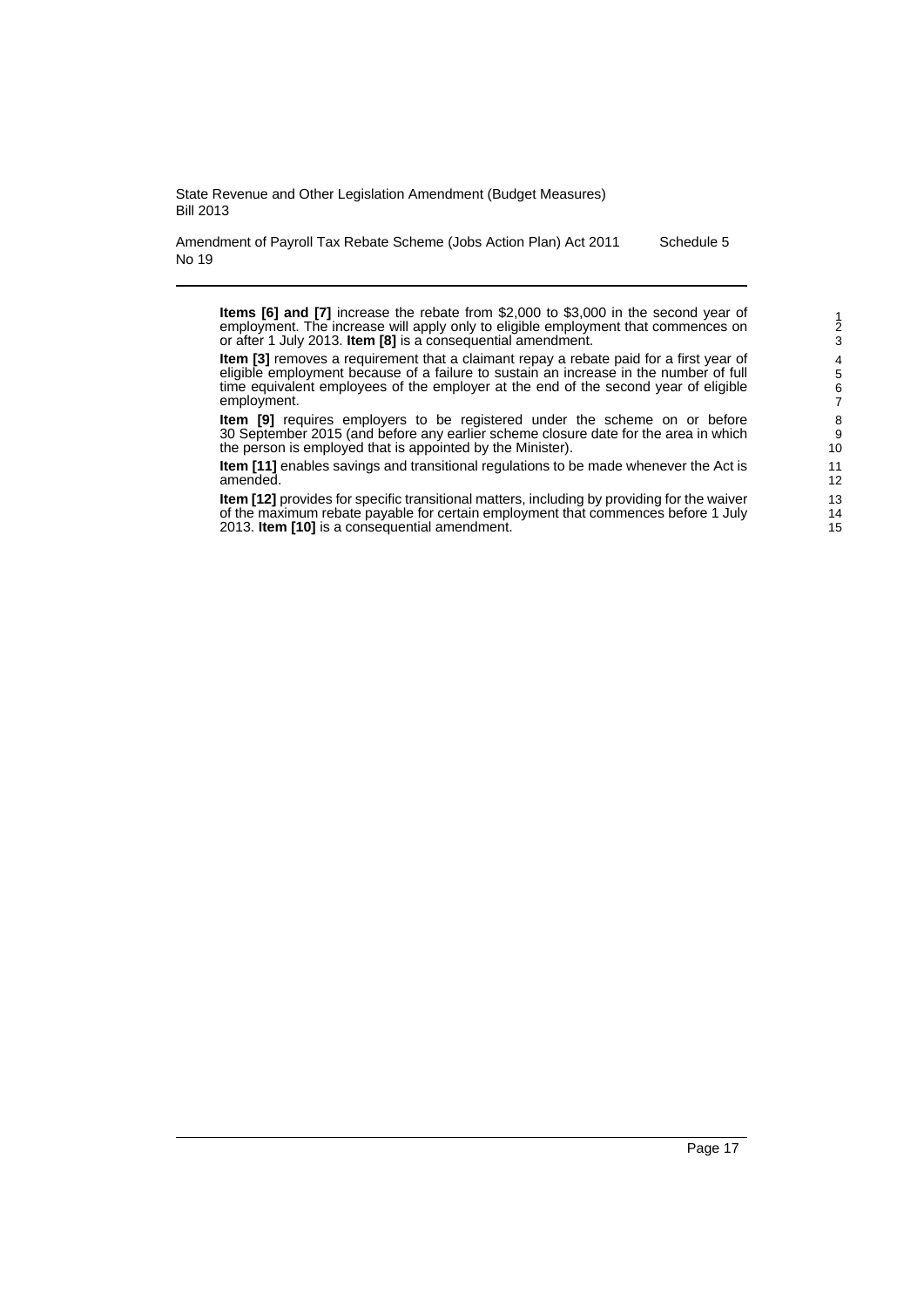Schedule 6 Amendment of Protection of the Environment Administration Act 1991 No 60

### <span id="page-21-0"></span>**Schedule 6 Amendment of Protection of the Environment Administration Act 1991 No 60**

### **Section 34A**

Insert after section 34:

### **34A Environment Protection Authority Fund**

- (1) There is established in the Special Deposits Account an account called the Environment Protection Authority Fund (*the Fund*).
- (2) Money in the Fund is under the control of the Authority and can be expended by the Authority only for the purposes authorised by this section.
- (3) There is to be paid into the Fund:
	- (a) any of the following money payable to the Authority under the *Protection of the Environment Operations Act 1997*:
		- (i) any fees with respect to environment protection licences, including fees for applications made for or with respect to those licences and annual licence fees (other than load-based fees),

1  $\mathfrak{p}$ 3

4 5

- (ii) any interest on outstanding amounts of any such fees (other than load-based fees),
- (iii) any amounts required to be paid as a penalty for default under section 57 of that Act (other than with respect to load-based fees),
- (iv) any fees with respect to clean-up notices, prevention notices or noise control notices,
- (v) amounts specified in any compliance cost notices given under Chapter 4 or section 267B of that Act,
- (vi) amounts specified in any notices given under section 107 or 295ZD of that Act, and
- (b) any fees payable to the Authority under the *Environmental Planning and Assessment Act 1979*, and
- (c) the proceeds of the investment of money in the Fund, and
- (d) any other money appropriated by Parliament for the purposes of the Fund or required or authorised by law to be paid into the Fund.